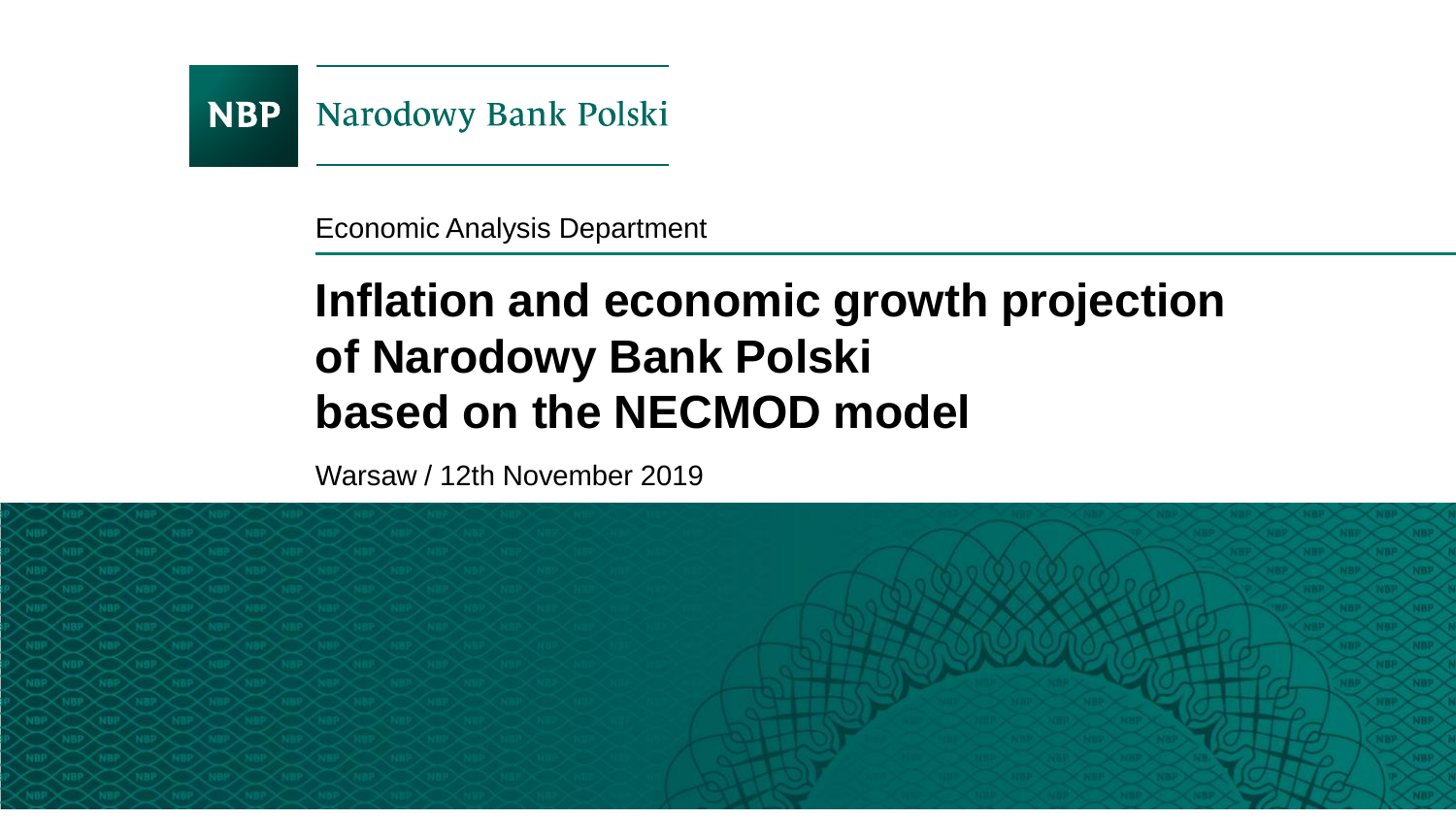#### Outline:

Projection 2019

■ Economic cond

abroad

- Polish econom
	- GDP
		- Consumption
		- Investment
		- Foreign tra
	- Inflation

Changes betwee

**Uncertainty** 

| $-2021$             |                |                                   |
|---------------------|----------------|-----------------------------------|
| dtions              |                |                                   |
| ١у                  | 1              | Projection 2019 - 2021            |
| on demand<br>demand | $\overline{2}$ | Changes between projection rounds |
| de                  | 3              | Uncertainty                       |
| en rounds           |                |                                   |
|                     |                |                                   |
|                     |                |                                   |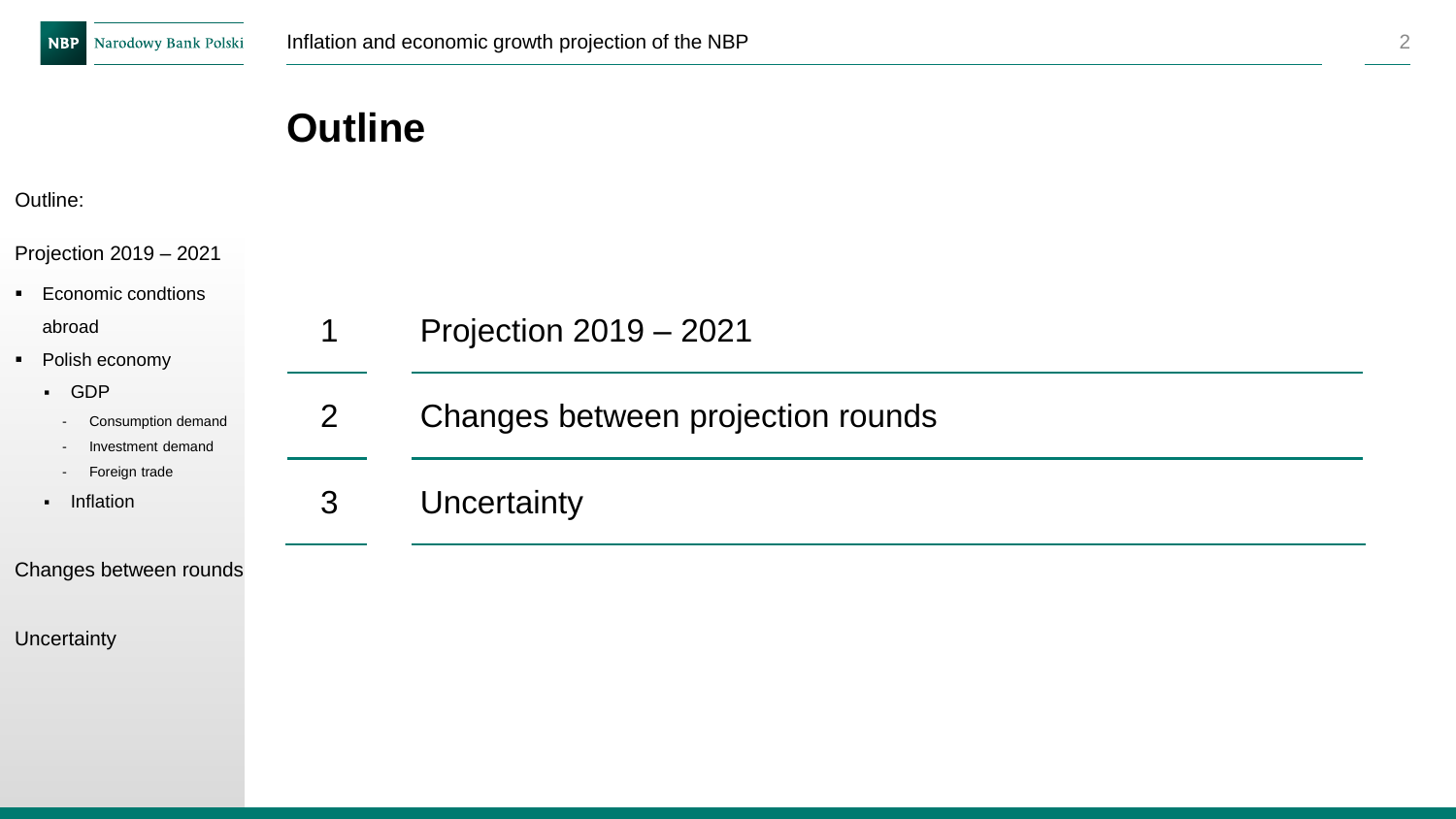## **November projection compared to July projection – main changes**

|                                                                                                                          | <b>Impact on GDP</b> | <b>Impact on CPI</b> |
|--------------------------------------------------------------------------------------------------------------------------|----------------------|----------------------|
| Weaker outlook for global growth and trade                                                                               | ⇩                    | 仩                    |
| <b>Current data readings for Polish economy below expectations</b>                                                       | ⇩                    | 心                    |
| Fiscal changes (continuation of "thirteenth pension" payment, PIT rate reduction<br>from 18 to 17% sooner than expected) | 仚                    | ⇧                    |
| Announced minimum wage increases                                                                                         | 40                   | 介                    |
| Faster growth of fruits and vegetables prices due to unfavourable weather<br>conditions                                  | ⇩                    | 介                    |
| Increase in prices of services related to the dwelling in 2019 (new price lists for<br>refuse collection)                | ⇩                    | 介                    |
| Lower global energy commodities prices                                                                                   | ⇧                    | IJ                   |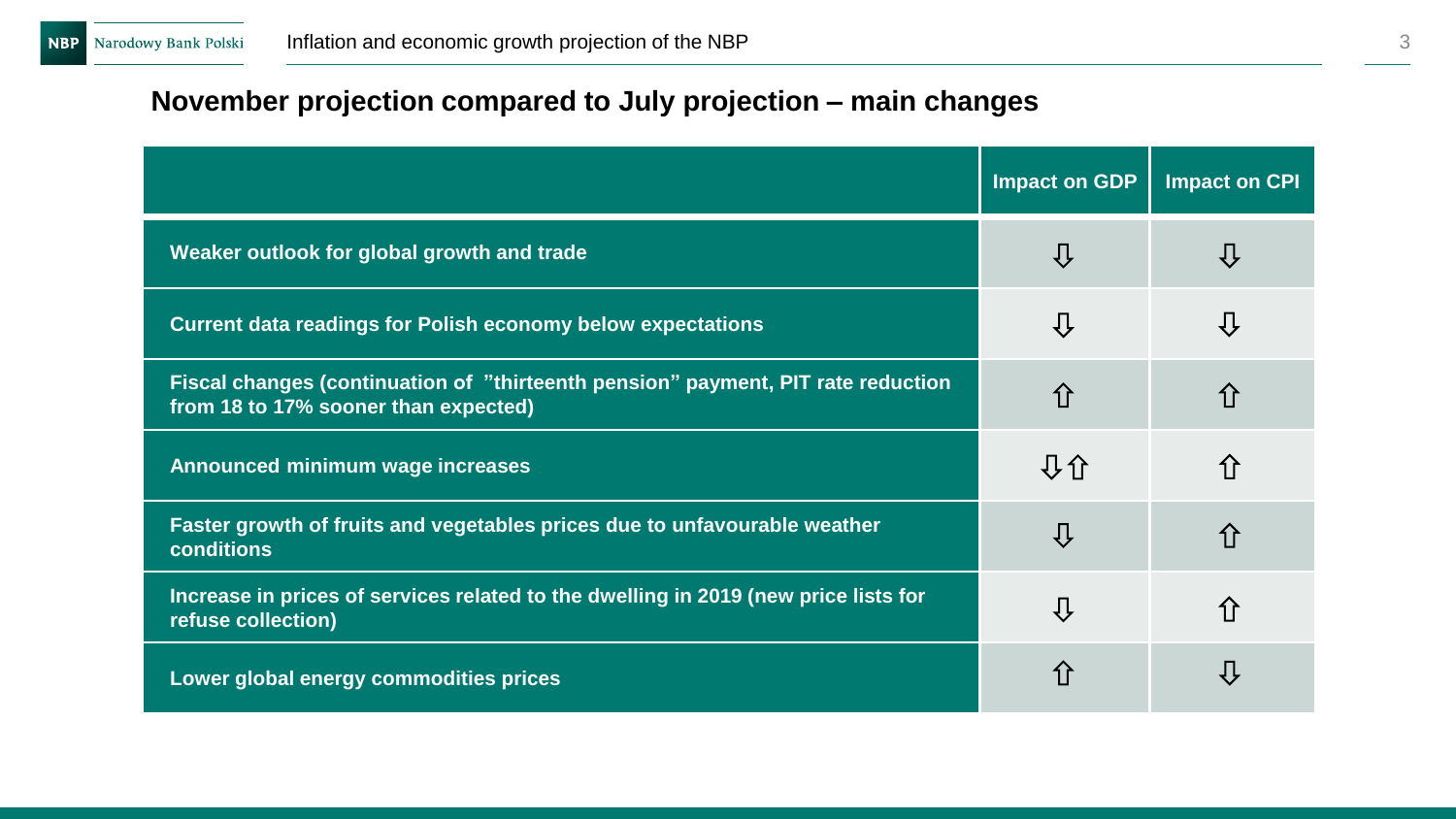#### Projection 2019 – 2021

- Economic condtions abroad
- Polish economy
	- GDP
		- Consumption demand
		- Investment demand
		- Foreign trade
	- Inflation

#### Changes between rounds

**Uncertainty** 

## **Projection 2019-2021**

- Economic conditions abroad
- Polish economy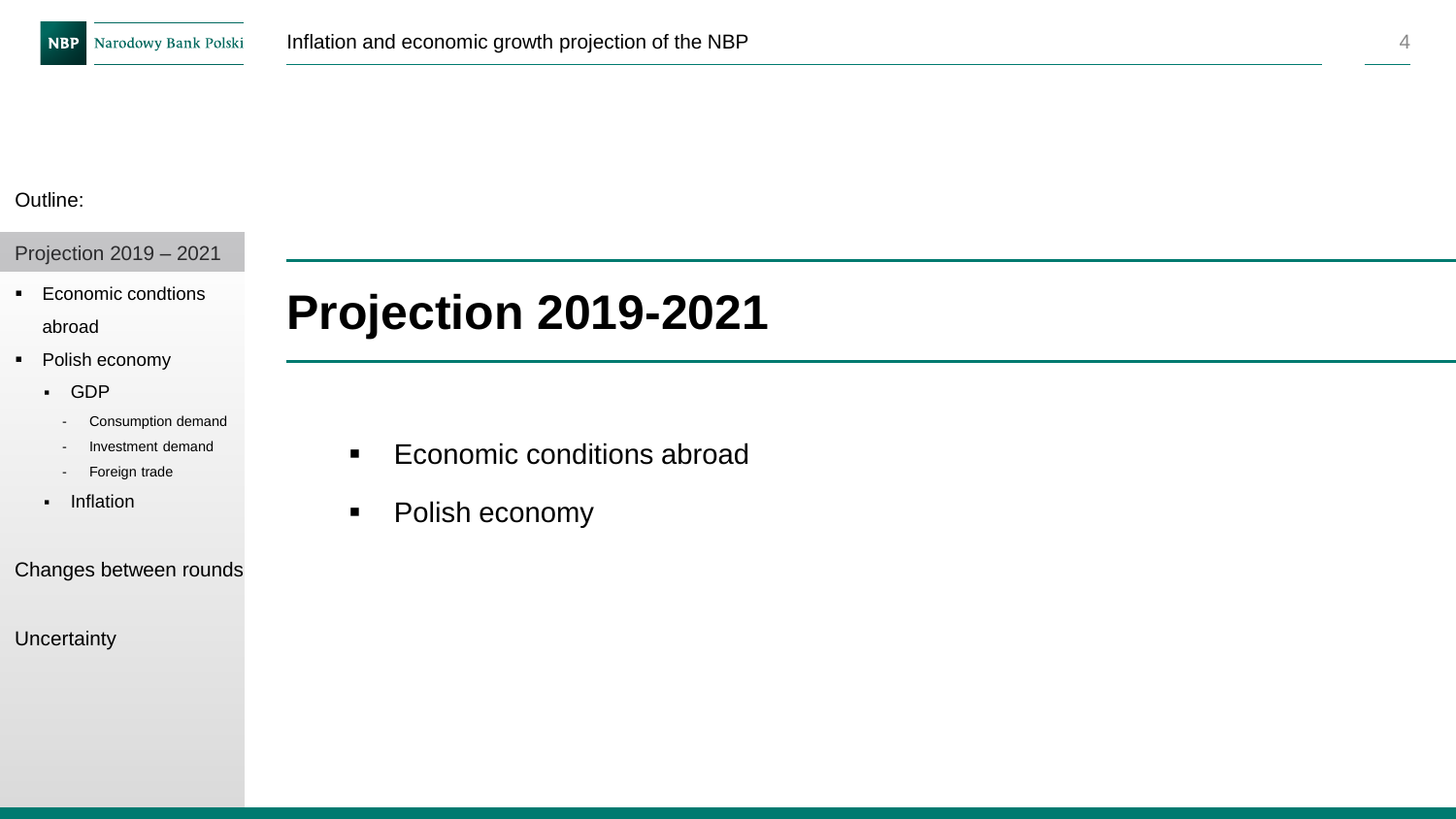#### Projection 2019 – 2021

■ Economic condtions

abroad

- Polish economy
	- GDP
		- Consumption demand
		- Investment demand
		- Foreign trade
	- Inflation

#### Changes between rounds

#### **Uncertainty**

## **Economic conditions abroad**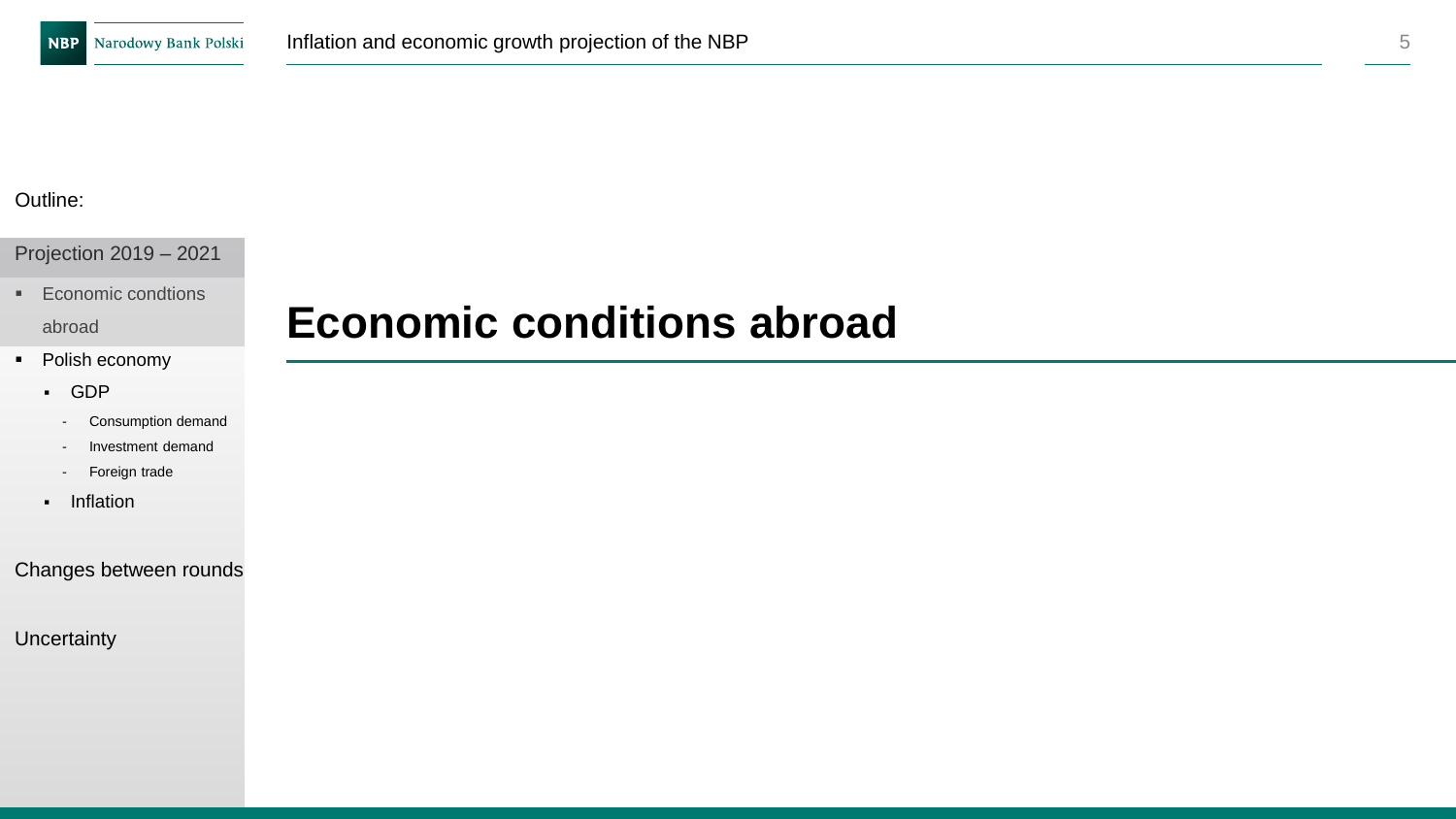#### **Downturn in the euro area deeper than expected, especially in Germany and Italy.**





*Source: Datastream, Eurostat, EAD calculations.*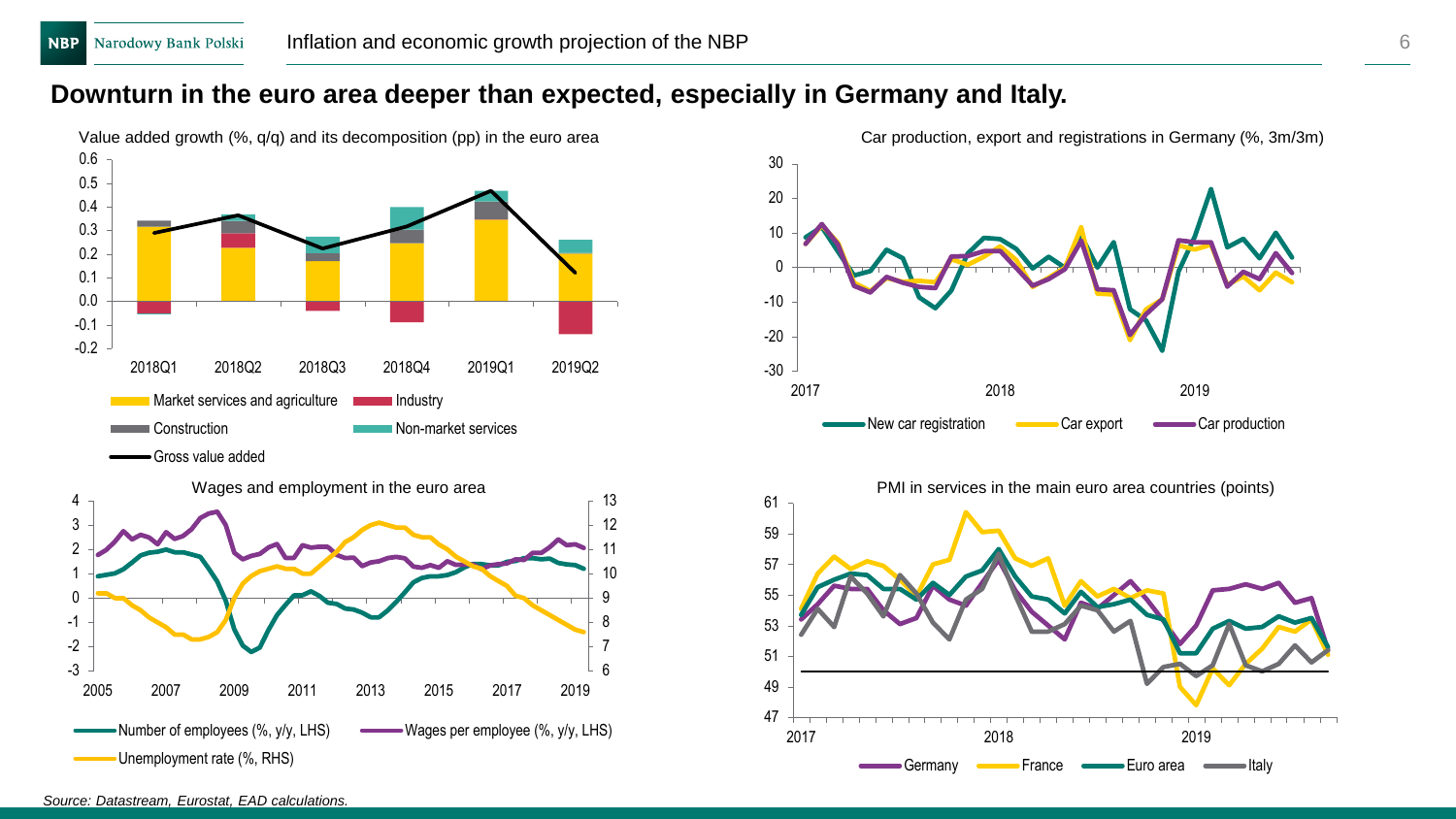## **The slowdown affects the euro area countries to a different degree - French economy seems to be relatively resistant**





Export to GDP ratio in the main euro area economies (%) Decline of the tax burdens caused by reforms in France (% GDP, cumulative)



*Source: Datastream, Eurostat, OECD, PLF2020, EAD calculations.*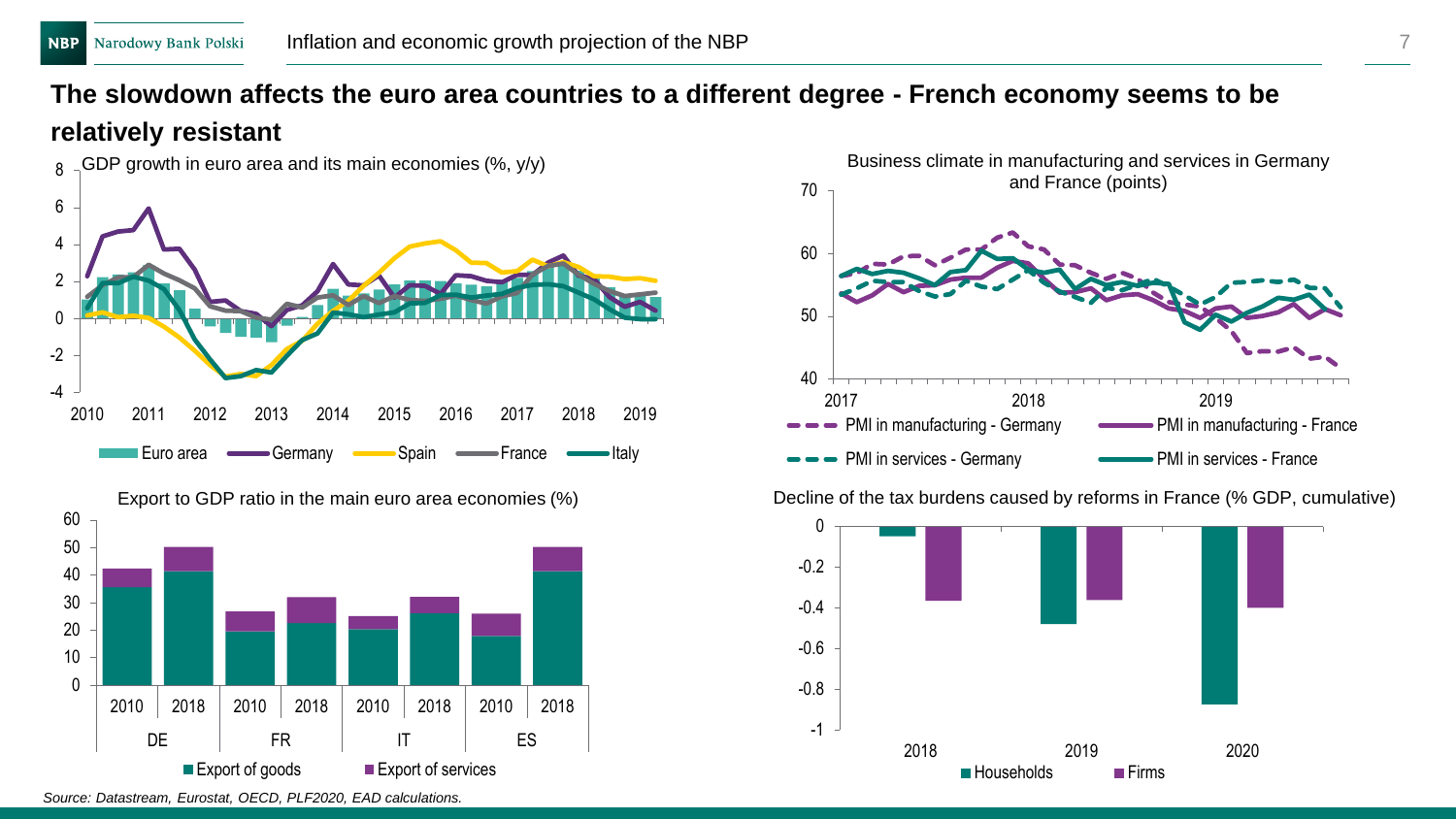### **Weakening industry and trade policy uncertainty hinder GDP growth in the United States**





ISM Index for manufacturing and services (points)





 -30 -25 -20 -15 -10 -5 2003 2006 2009 2012 2015 2018 Real private investment (%, q/q SAAR, LHS) - ISM Manufacturing (points, RHS)

*Source: Datastream, EAD calculations.*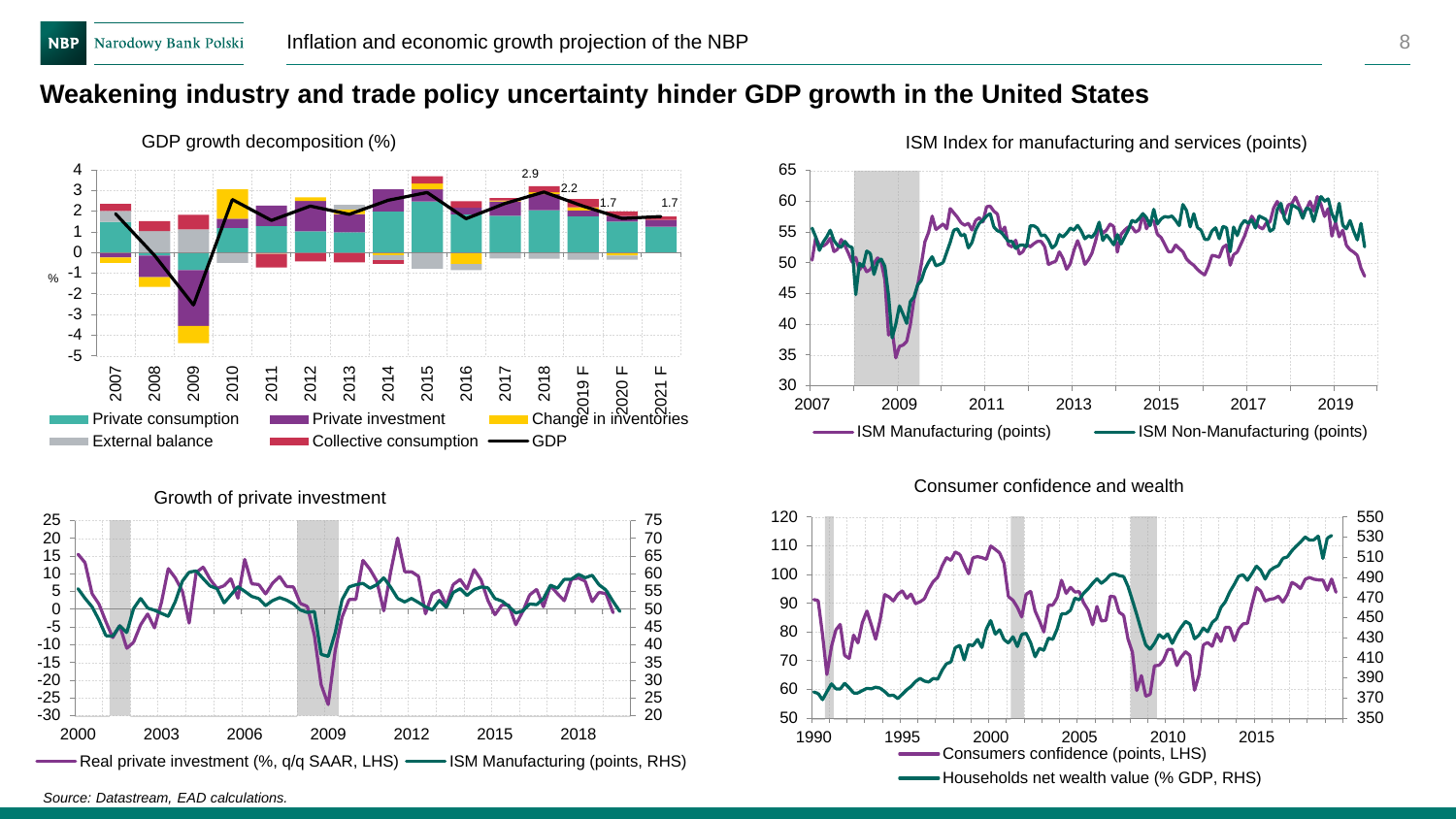### **Trade tensions and weakening global demand deepen Chinese slowdown**





PMI indices in the Chinese economy (pkt)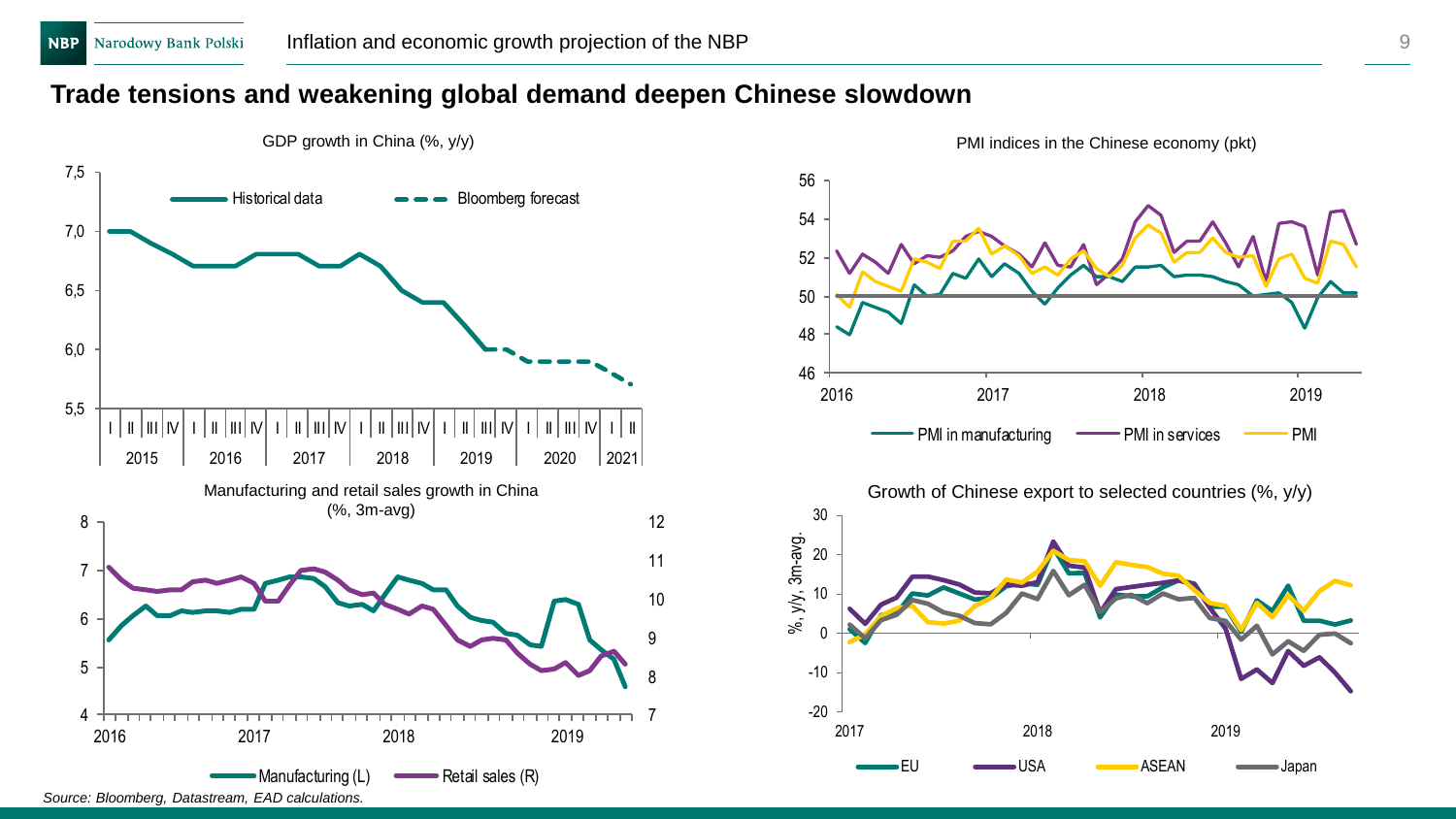Projection 2019 – 2021

■ Economic condtions

abroad

- Polish economy
	- GDP
		- Consumption demand
		- Investment demand
		- Foreign trade
	- Inflation

Changes between rounds

**Uncertainty** 

## **Polish economy**

## **Gross domestic product**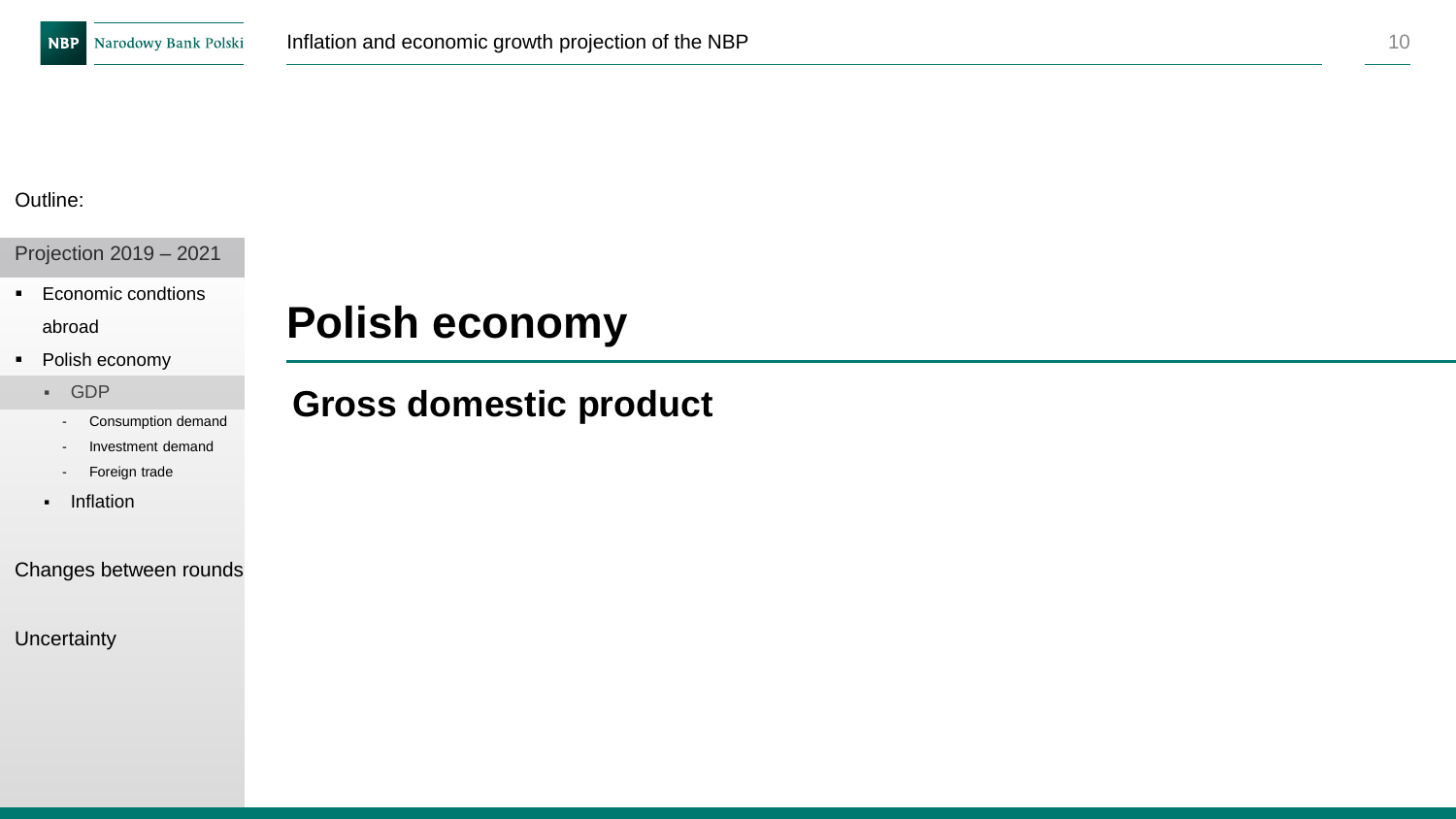### **Still high economic growth in 19Q1 and 19Q2, however, signs of weakening intensify**

|                                       | 19q2            | 19q3          |
|---------------------------------------|-----------------|---------------|
| GDP (y/y) (%)                         | $4.5$ $(4.7)$   | (4.3)<br>4.0  |
| Domestic demand $(y/y)$ $(\%)$        | (5.4)<br>$4.8-$ | $4.1$ $(4.9)$ |
| Household consumption (y/y) (%)       | 4.4 (4.6)       | $4.3$ $(4.5)$ |
| Public consumption $(y/y)$ (%)        | $3.4$ (5.5)     | $5.6$ $(5.2)$ |
| Gross fixed capital form. $(y/y)$ (%) | 9.0(12.1)       | $5.8$ $(7.0)$ |
| Exports $(y/y)$ $(\%)$                | $3.9$ $(4.4)$   | 3.5(6.2)      |
| Imports $(y/y)$ $(\%)$                | $4.3$ $(5.6)$   | 3.6<br>(7.3)  |
| Net exports contribution (pp.)        | $(-0.4)$<br>0.0 | $0.1$ (-0.5)  |

Values from the July projection are given in brackets (19Q3 seasonally adjusted).

Indicators with values higher than in the July projection are marked green, and indicators with lower values are marked red.

Industrial and constr. production  $y/y$  Retail sales  $y/y$ 20 8 Real wage fund in corporate sector  $y/y$   $\longrightarrow$  GDP  $y/y$ 15 6 10 4 5 2 0  $\Omega$ -5 -2 -10 -4 08q1 09q1 10q1 11q1 12q1 13q1 14q1 15q1 16q1 17q1 18q1 19q1 PMI Poland and general business climate indicators (GUS) in manufacturing, construction and trade (s.a.) Balance between the percentages of Balance between the percentages of 20 58 positive and negative answers positive and negative answers 54 10 0 50<br>... <u>ja</u><br>... p -10 46 -20 42 -30 38 2009 2010 2011 2012 2013 2014 2015 2016 2017 2018 2019 manufacturing  $\longrightarrow$  construction  $\longrightarrow$  trade  $\longrightarrow$  PMI Poland (RHS)

*Source: GUS data, NBP calculations.*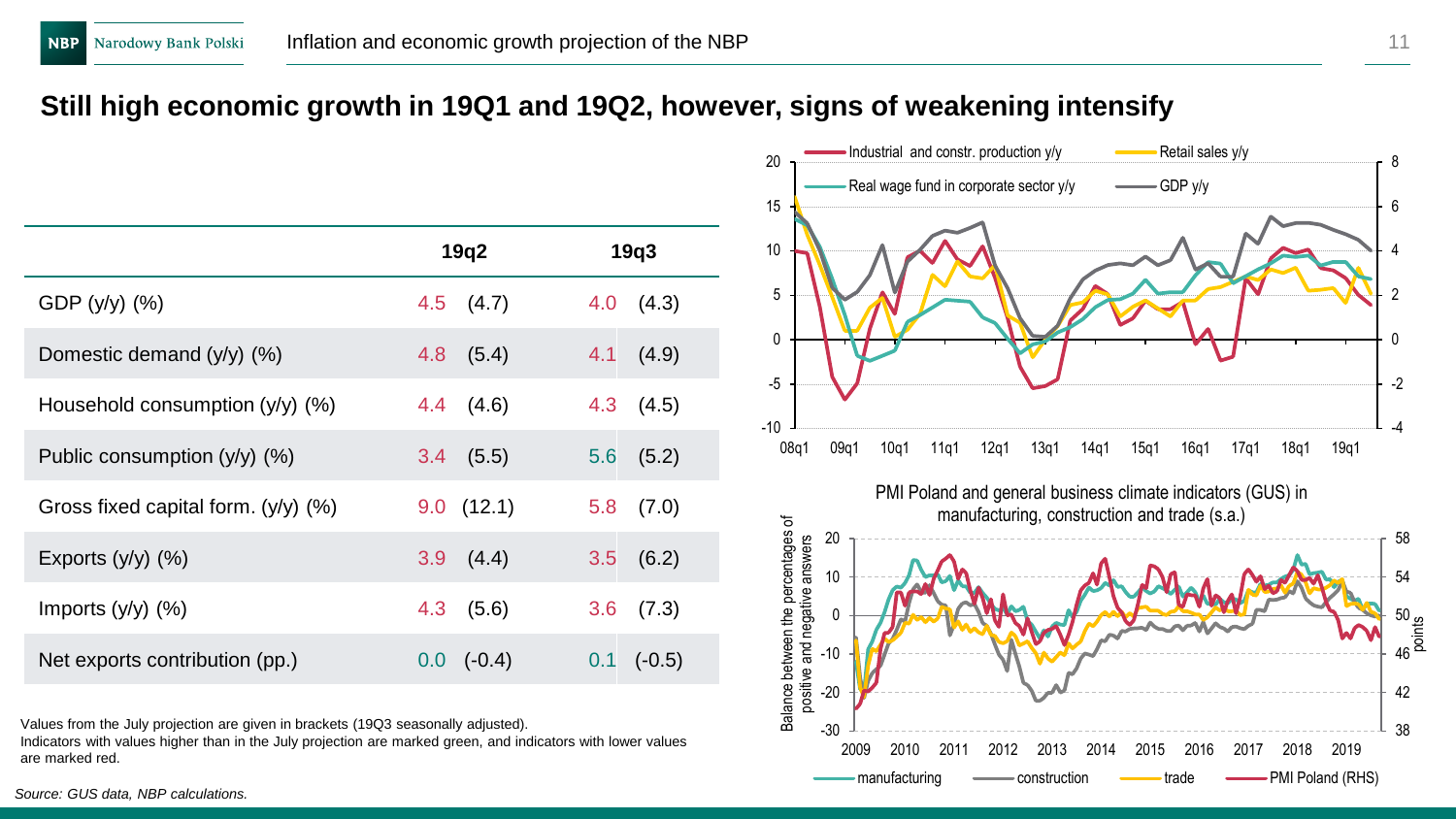## **In the following quarters GDP growth will gradually moderate due to the ongoing lower economic activity in the euro area and a slowdown in EU funds absorption growth.**



- **Private consumption** is the main driver of GDP growth in the projection horizon.
- Weakening of **gross fixed capital formation** growth as a result of growth deceleration of the general government investment and – in the longer term – also private investment.
- Moderating **private investment growth** in 2020-2021 following the weakening demand, external in particular, and a slowdown in EU funds absorption growth.
- Slightly negative **net exports' contribution** over the projection horizon.

| y/y, % | 2018 | 2019 | 2020 | 2021 |
|--------|------|------|------|------|
| GDP    | 5.1  | 4.3  | 3.6  | 3.3  |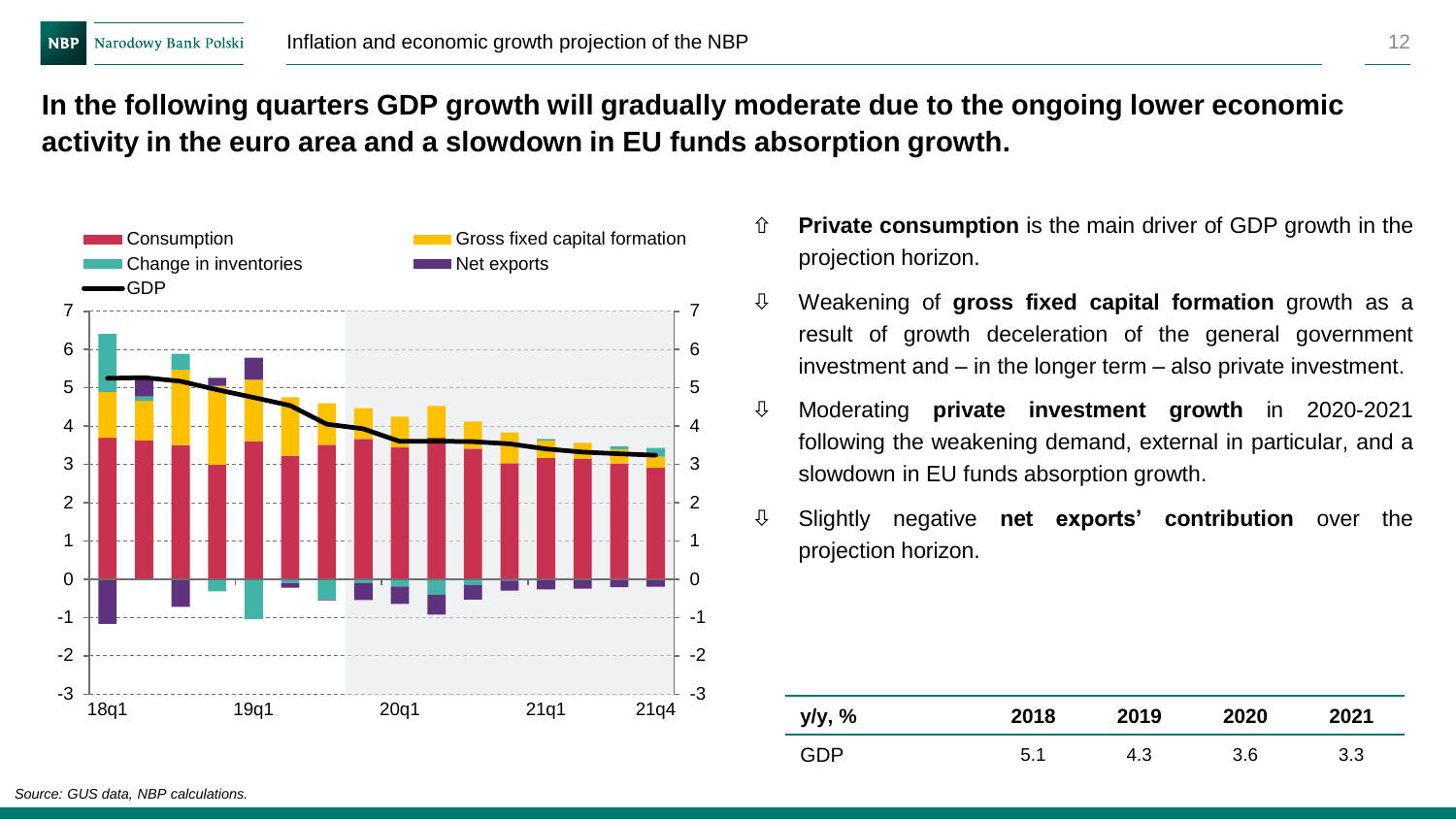Projection 2019 – 2021

■ Economic condtions

abroad

- Polish economy
	- GDP
		- Consumption demand
		- Investment demand
		- Foreign trade
	- Inflation

#### Changes between rounds

**Uncertainty** 

## **Consumption demand**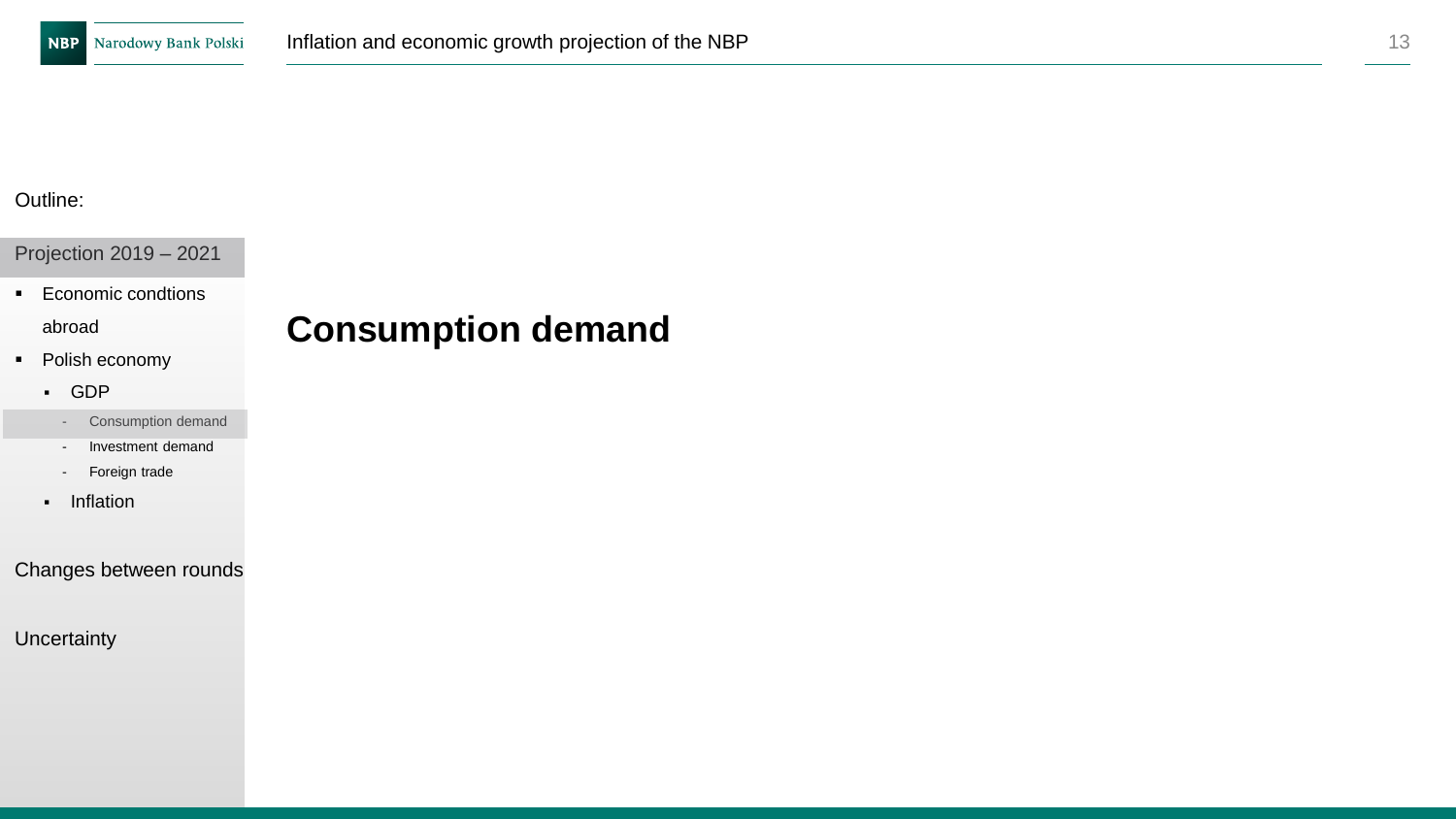## **Consumption demand remains the main driver of GDP growth over the projection horizon**



#### **Household consumption:**

- Spread-out effect of fiscal changes (increasing expenditures on social benefits, lowering tax burden).
- Still favourable, from the point of view of employees, labour market conditions (relatively fast wage growth, increase in minimum wage). In the longer term the wage fund growth is expected to slow down due to the weakening demand for labour.
- Higher inflation reducing the household purchasing power.

#### **Public consumption:**

- $\hat{U}$  In 2019 increase in wages of health care workers oraz public administration employees.
- Teachers' wage hikes of 9.6% in September 2019.
- $\hat{u}$  Approved by the government, an average annual increase in wages in the public sector of 6% in 2020.

| y/y, %                | 2018 | 2019 | 2020 | 2021 |
|-----------------------|------|------|------|------|
| Household consumption | 4.5  | 42   | 4.5  | 4.1  |
| Public consumption    | 4.7  | 5.1  | 42   | 3.7  |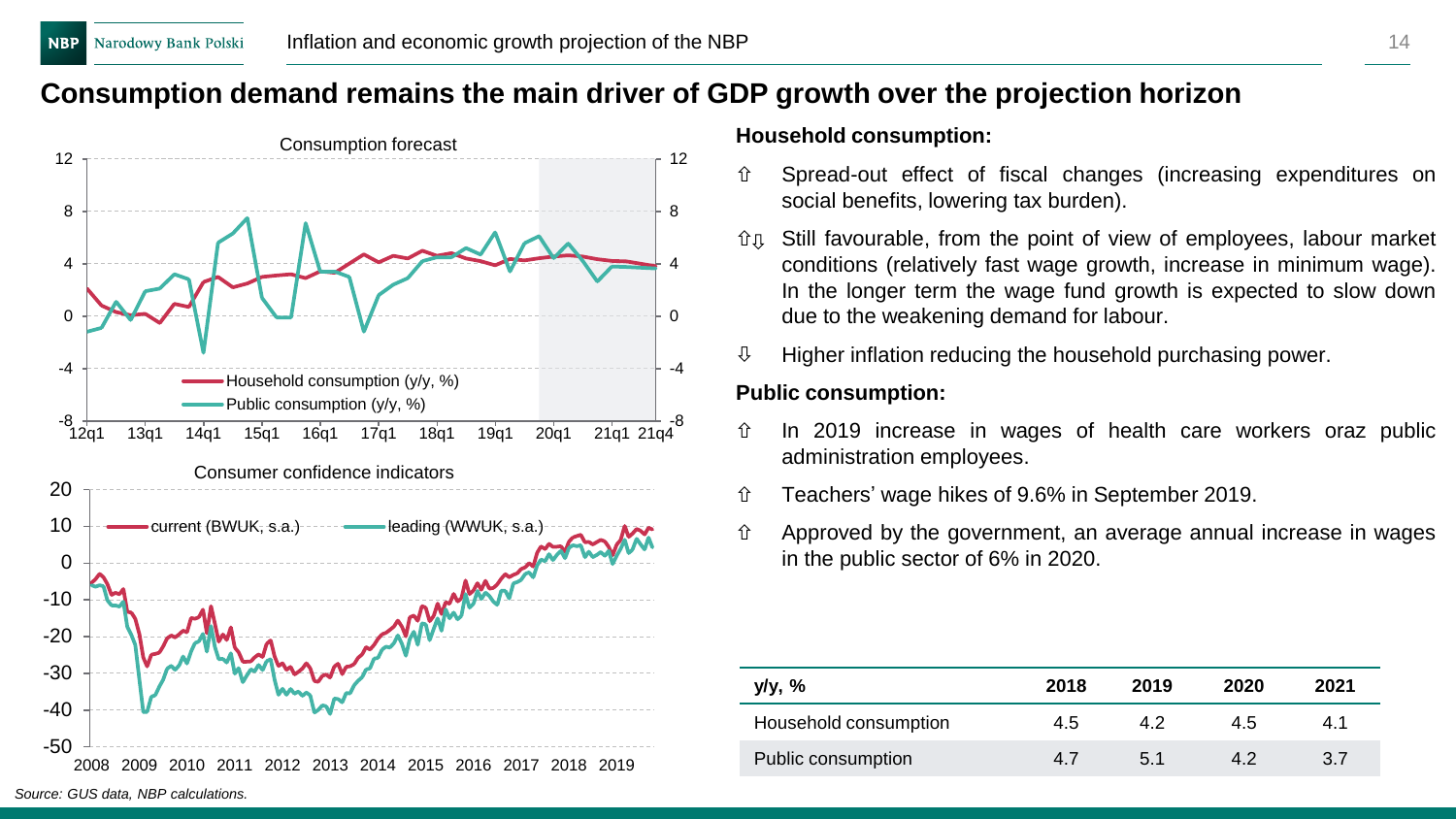### **Very good financial situation of households. Gradual decline in real disposable income growth in 2020-2021.**

|                           |        | 19q2     |        | 19q3     |
|---------------------------|--------|----------|--------|----------|
| Real wages (y/y, %)       | 4.5    | (5.0)    | 4.2    | (4.7)    |
| Employment LFS (y/y, %)   | $-0.5$ | $(-0.3)$ | $-0.3$ | $(-0.2)$ |
| Unemployment rate LFS (%) | 3.5    | (3.7)    | 3.5    | (3.6)    |
| Participation rate (%)    | 56.2   | (56.4)   | 56.3   | (56.4)   |

Values from the July projection are given in brackets (19Q3 seasonally adjusted).

Indicators with values higher than in the July projection are marked green, whereas indicators with lower values are marked red.





*Source: GUS data, NBP calculations.*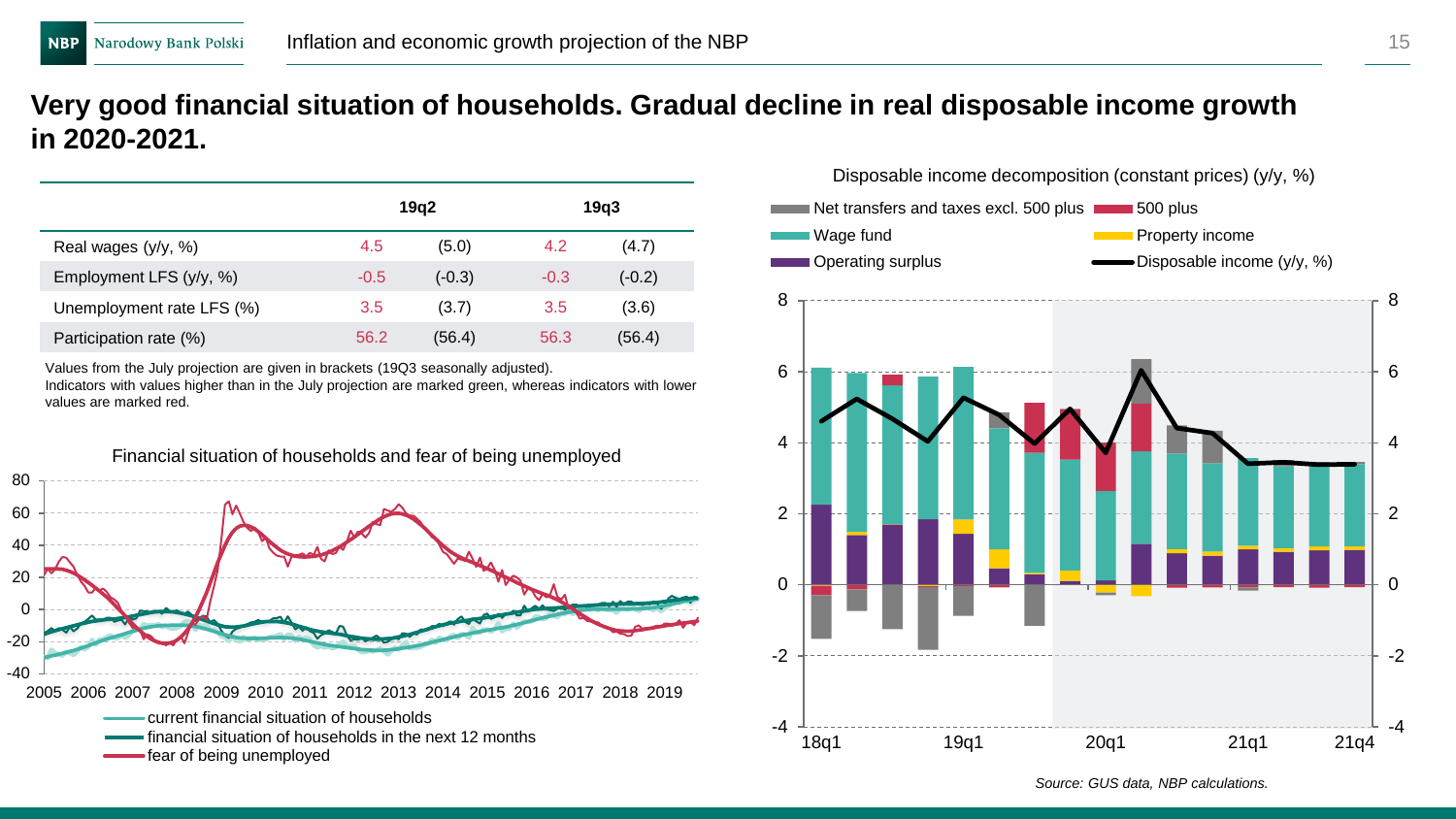## **Gradual moderation of demand for new labour, holding strong so far, translates into a systematic decrease in employment growth**



*Source: GUS data, NBP Quick Monitoring Survey, NBP Annual Survey, NBP calculations.*

The demand for labour - GUS study (levels in thousands s.a. and trend)

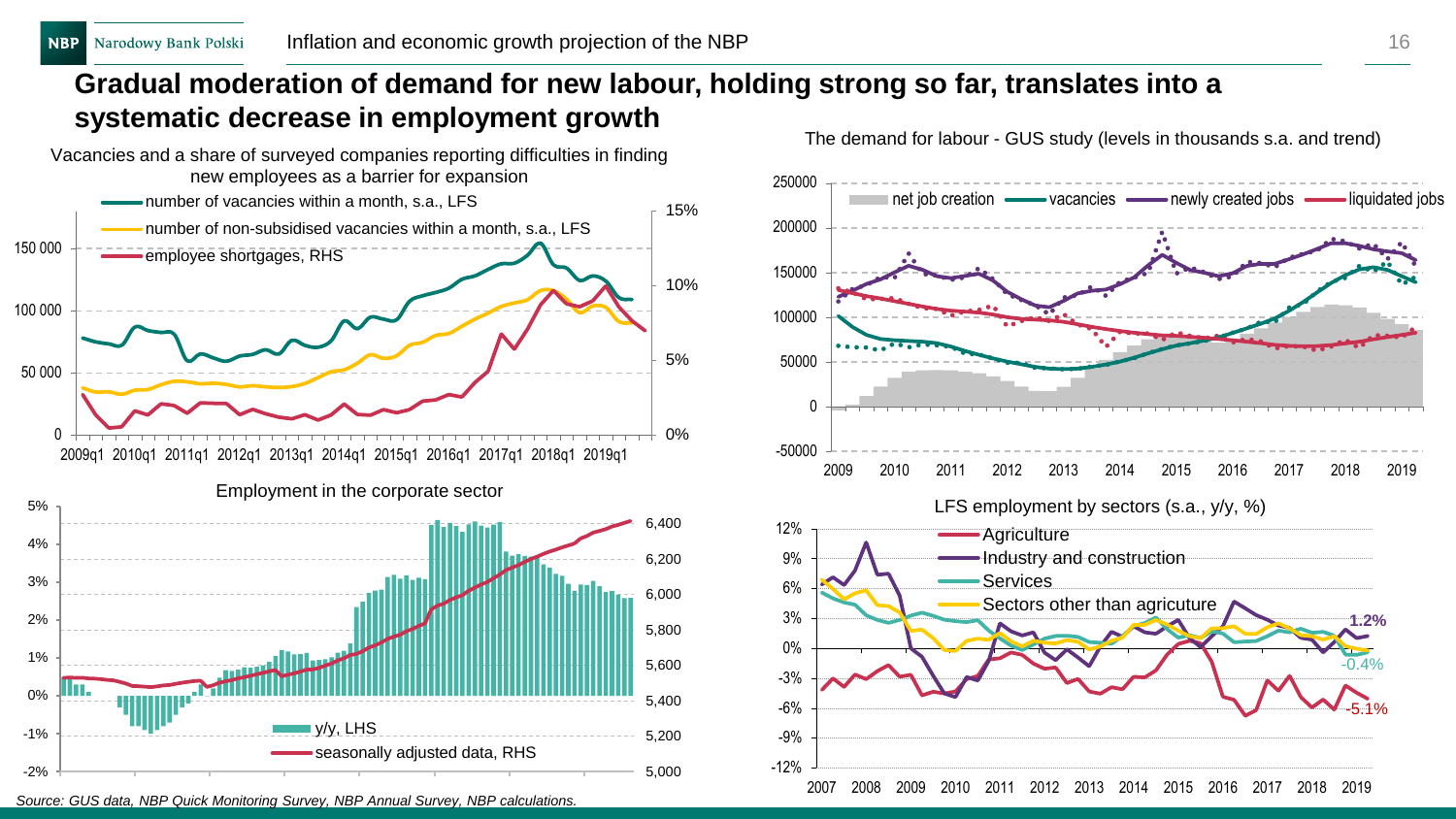## **Unemployment rate remains low - mainly due to negative demographic factors offset partly by immigration**



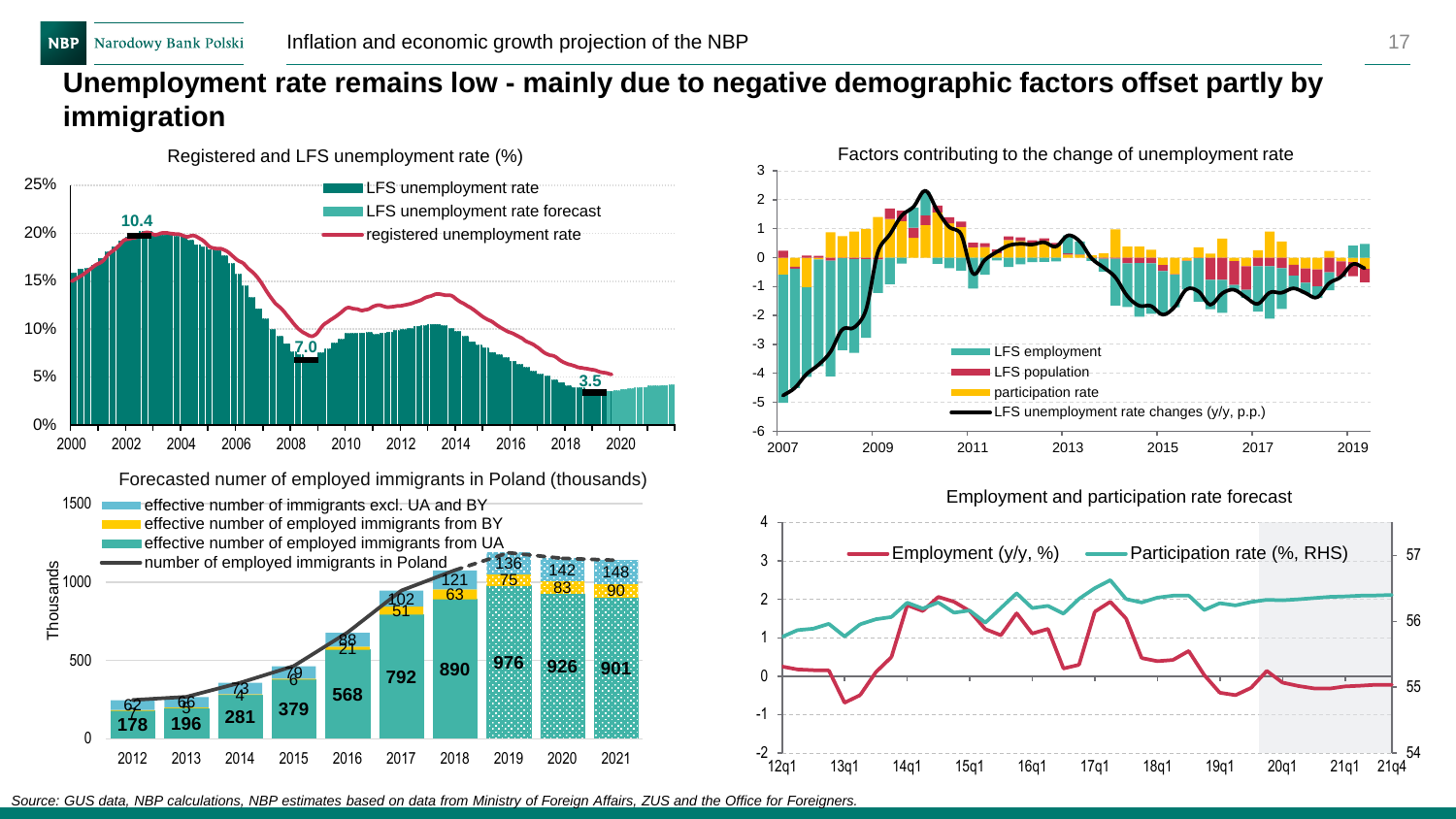## **Weakening labour demand is curbing wage growth**

|                                | 19q2 |       | 19q3 |       |
|--------------------------------|------|-------|------|-------|
| ULC $(r/r, %)$                 | 2.0  | (2.3) | 2.8  | (2.5) |
| Labour productivity $(y/y, %)$ | 5.1  | (5.0) | 4.4  | (4.5) |
| Gross wages (y/y, %)           | 7.0  | (7.3) | 7.1  | (7.1) |

Values from the July projection are given in brackets (19Q3 seasonally adjusted). Indicators with values higher than in the July projection are marked green, whereas indicators with lower values are marked red.

0% 5% 10% 15% 0% 10% 20% 30% 40% 50% 2008 2009 2010 2011 2012 2013 2014 2015 2016 2017 2018 2019 share of companies planning to increase wage (s.a., LHS) share of employed (s.a., LHS) average wage growth F01 (RHS)



Share of companies planning wage increases

*Źródło: GUS, NBP Quick Monitoring Survey, MF, NBP calulations.*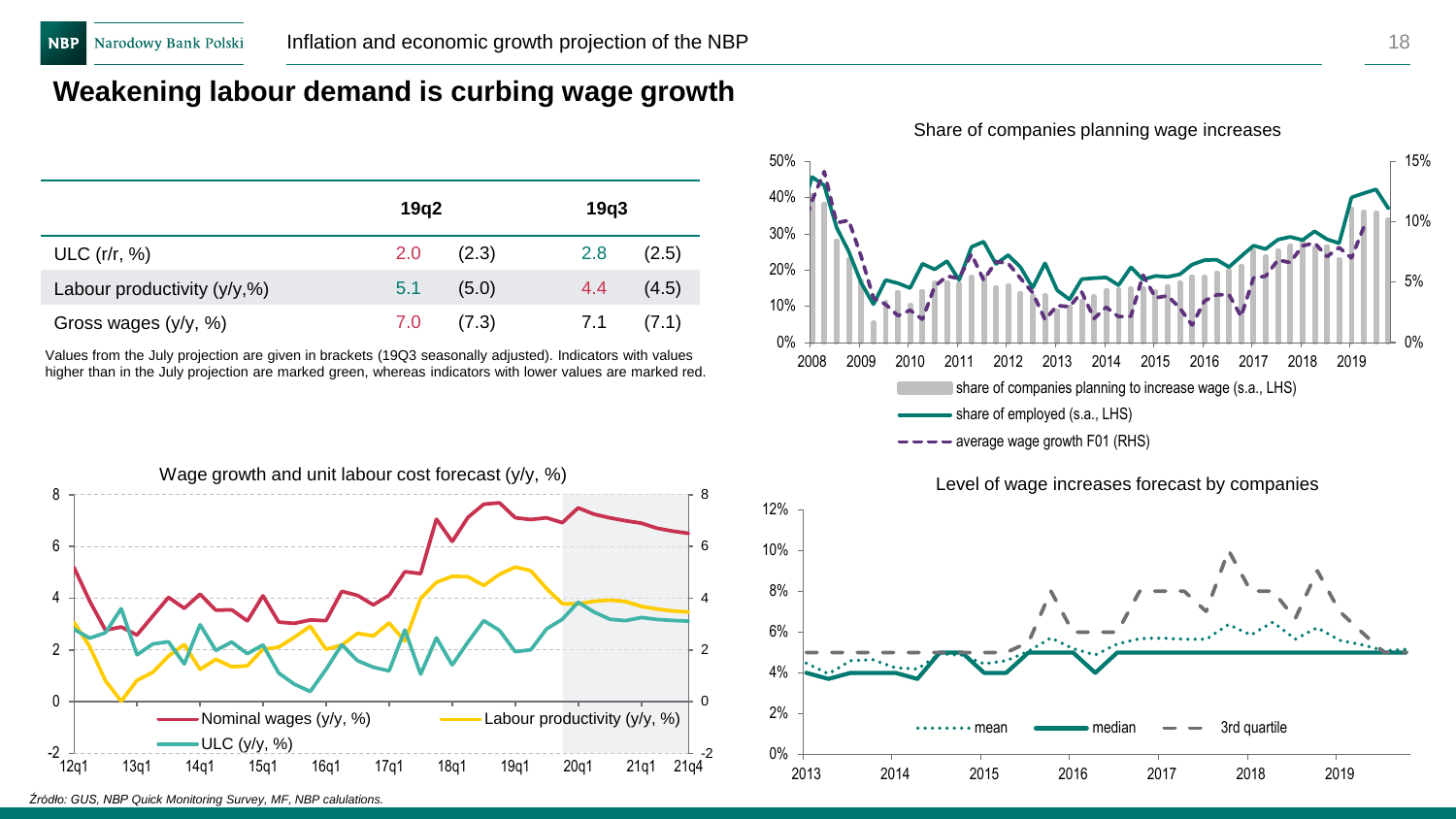## **Minimum wage increases will stimulate wage growth in the short term**



Minimum wage in Poland relative to the median and average wage

Source: GUS (Z12). 0% 10% 20% 30% 40% 50% transportation manufacturing trade construction other service activities administrative and support service activities accomodation and catering **Solution 2021** simulation 2020 **data 2016** 

Minimum wage in Poland relative to the average wage in microenterprises





Channels of firms' adjustment to the MW increase in 2010-2013 (% of enterprises answering that the channel was "relevant")

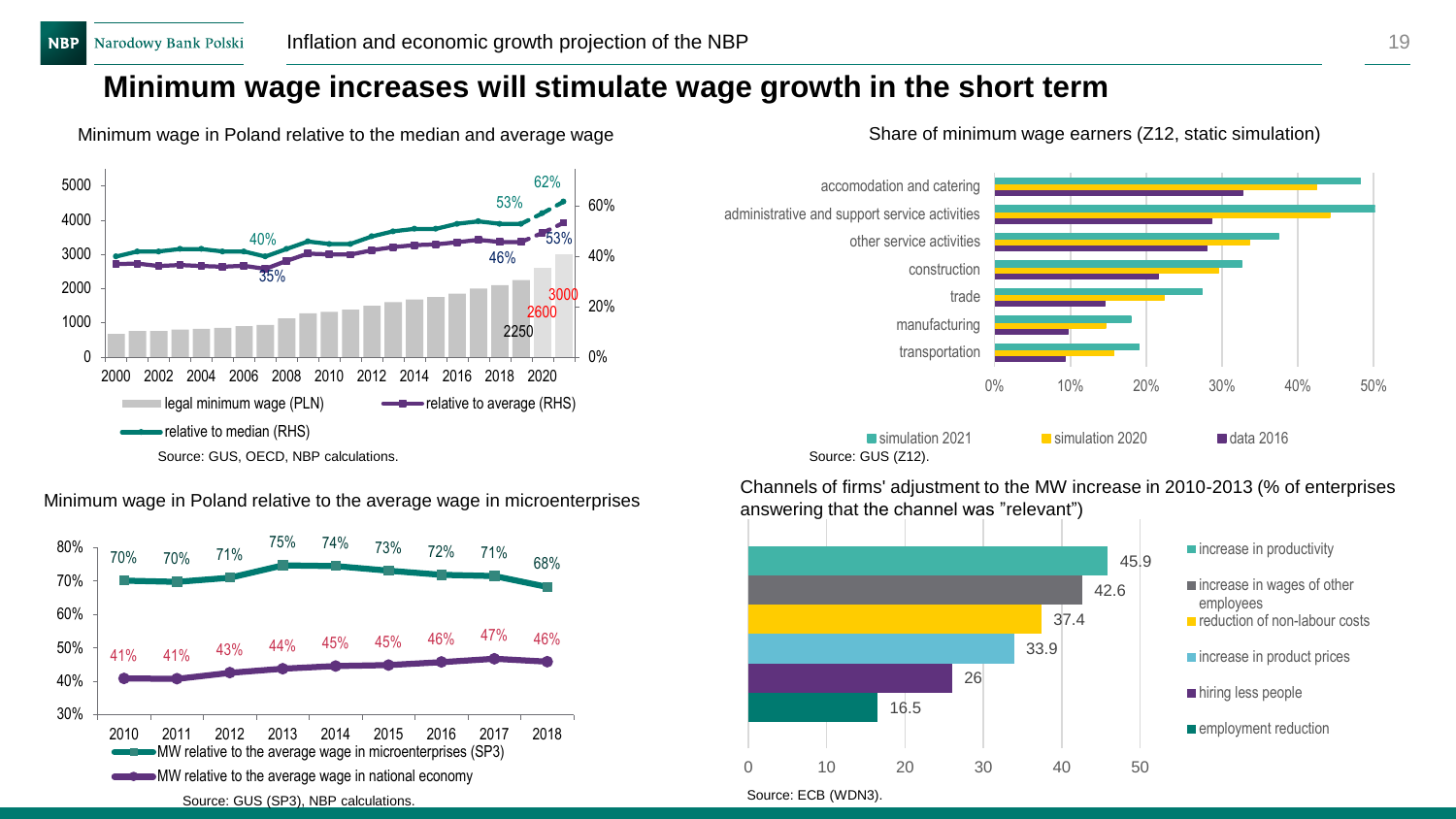Projection 2019 – 2021

■ Economic condtions

abroad

- Polish economy
	- GDP
		- Consumption demand
	- Investment demand
	- Foreign trade
	- Inflation

Changes between rounds

**Uncertainty** 

## **Investment demand**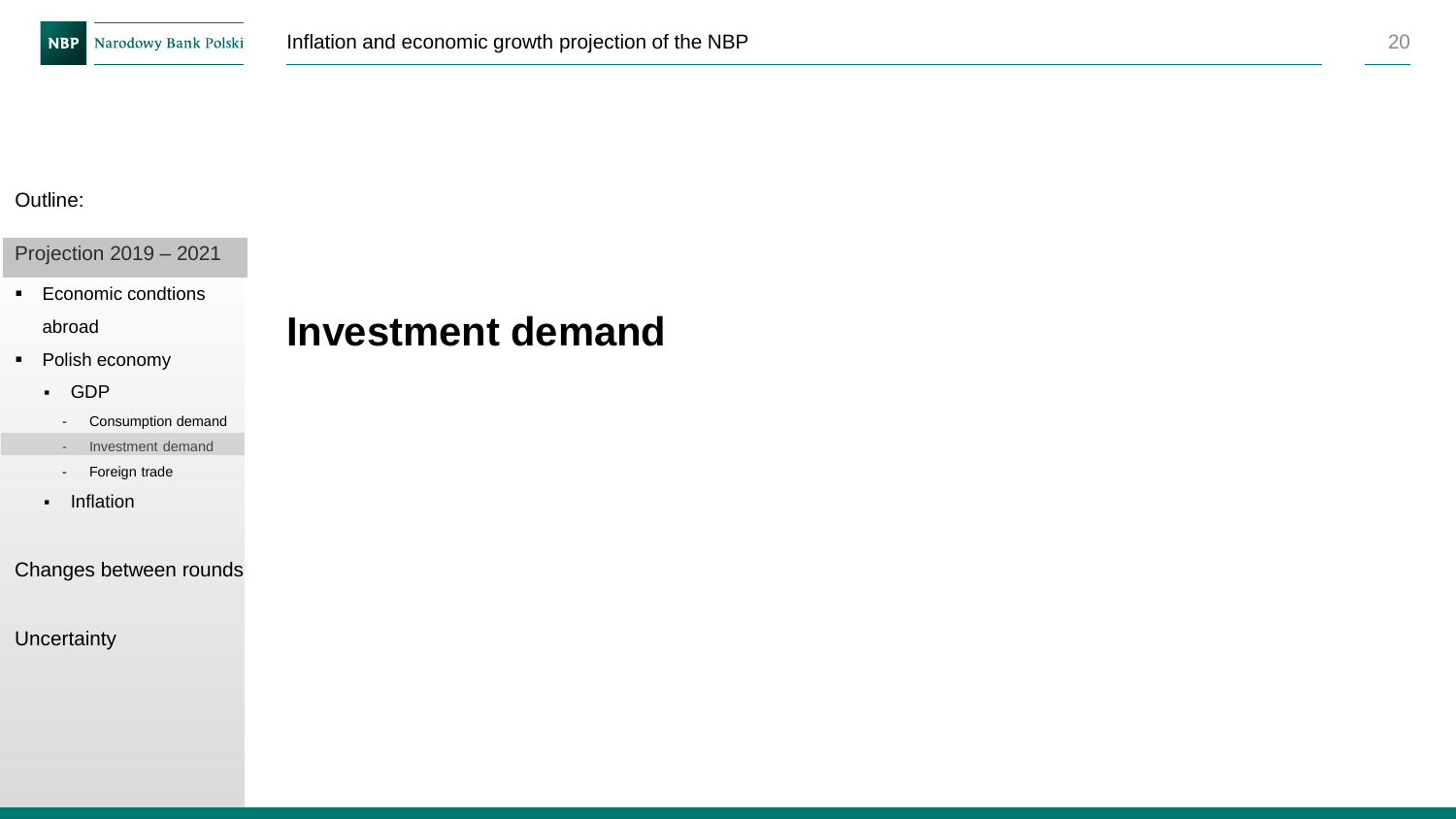## **Gross fixed capital formation growth will slow down due to the deceleration of public investment growth, as well as - in the longer term – of private investment growth**



#### **Public investment:**

- $\downarrow$  Lower investment spending of local government units in 2019
- $\updownarrow$  EU funds absorption for public investment (only a slight growth in 2020) and the decrease in 2021)

### **Private investment:**

- $\hat{U}$  Strong housing demand of households in 2019
- $\hat{U}$  High level of capacity utilisation so far, accompanied by a low investment rate
- $\hat{U}$  Low interest rates
- $\mathbb U$  Delayed effects of a slowdown in foreign demand growth
- $\updownarrow$  Decreasing contribution of EU funds absorption for the private sector
- $\theta$  Gradual reduction in housing expenditure growth

| y/y, %                        | 2018 | 2019 | 2020 | 2021 |
|-------------------------------|------|------|------|------|
| Gross fixed capital formation | 8.7  |      | 4.0  | 1.9  |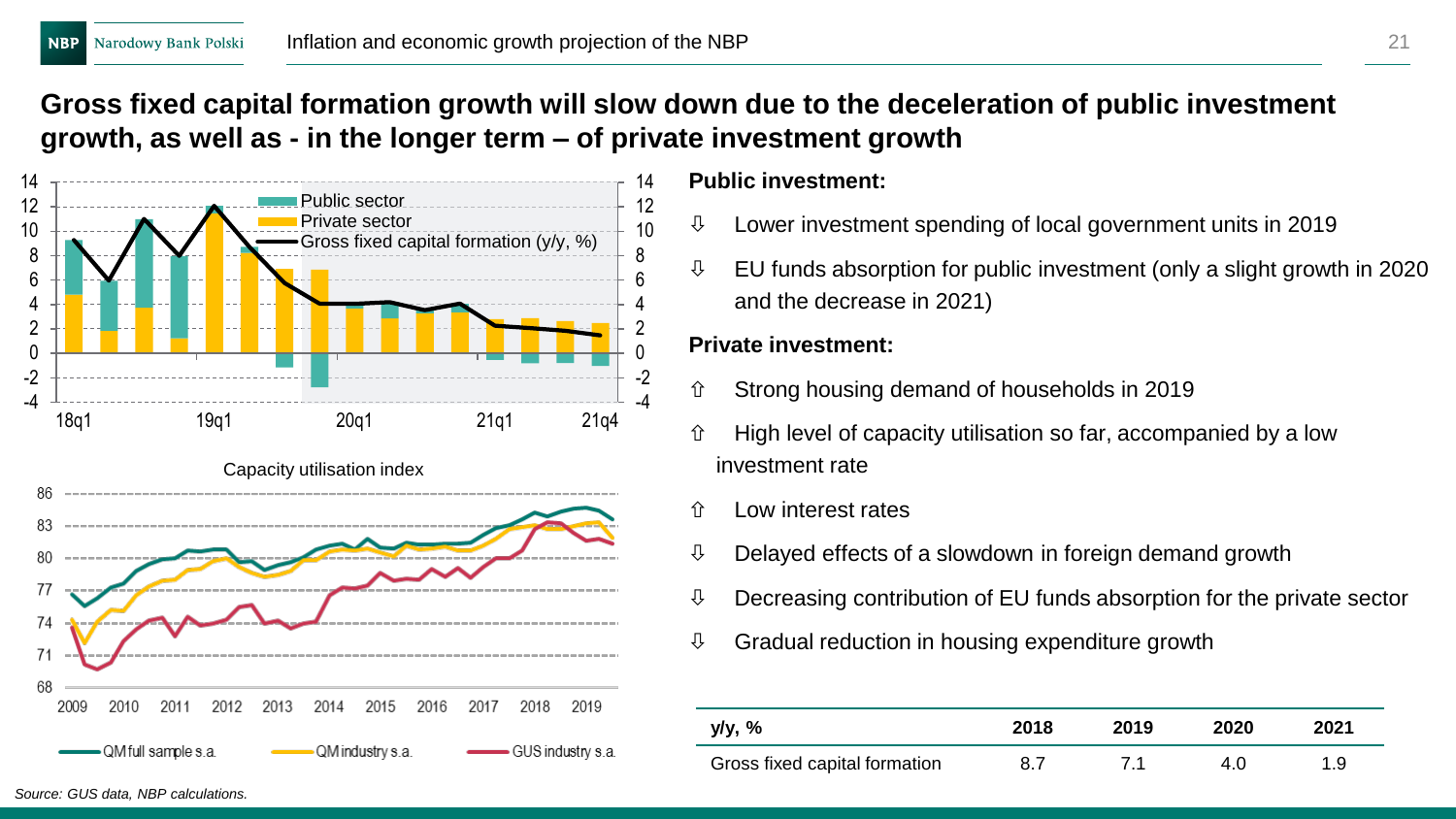## **Investment contribution to GDP growth in 2019, financed from national sources as well as from EU funds, will probably be smaller than in the July projection.**





Investment spending of local government units  $(y/y, %)$  Contributions to public investment growth  $(y/y, %)$ 



Public investment expenditures (bn PLN) Use of EU funds – for public investment and for businesses (bn PLN)



*Source: GUS, Eurostat, MF, MIiR, KFD, PKP PLK, NBP calculations.* F – EAD forecast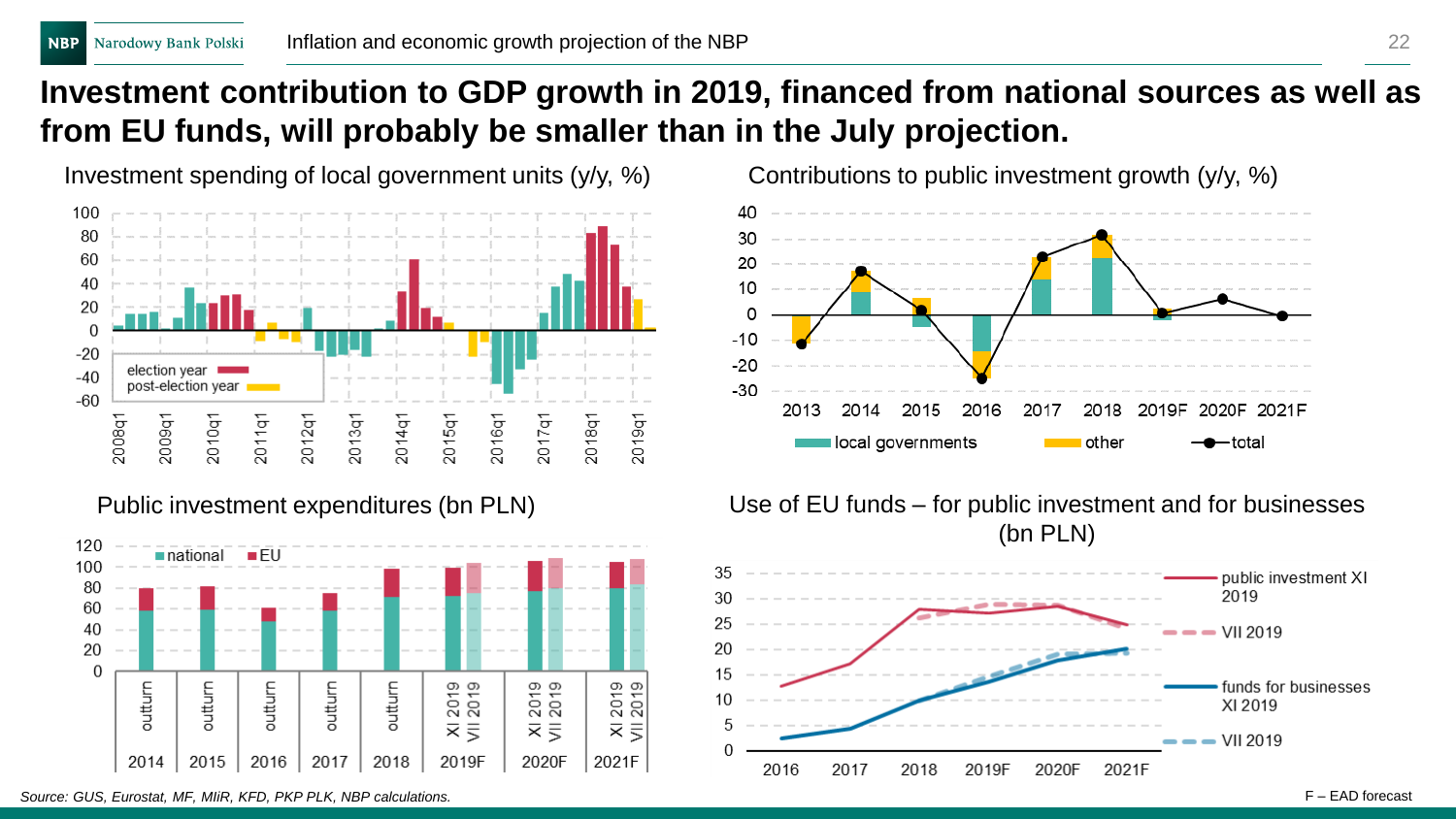### **After a fast growth in 2019 business investment dynamics will decelerate in the following years**



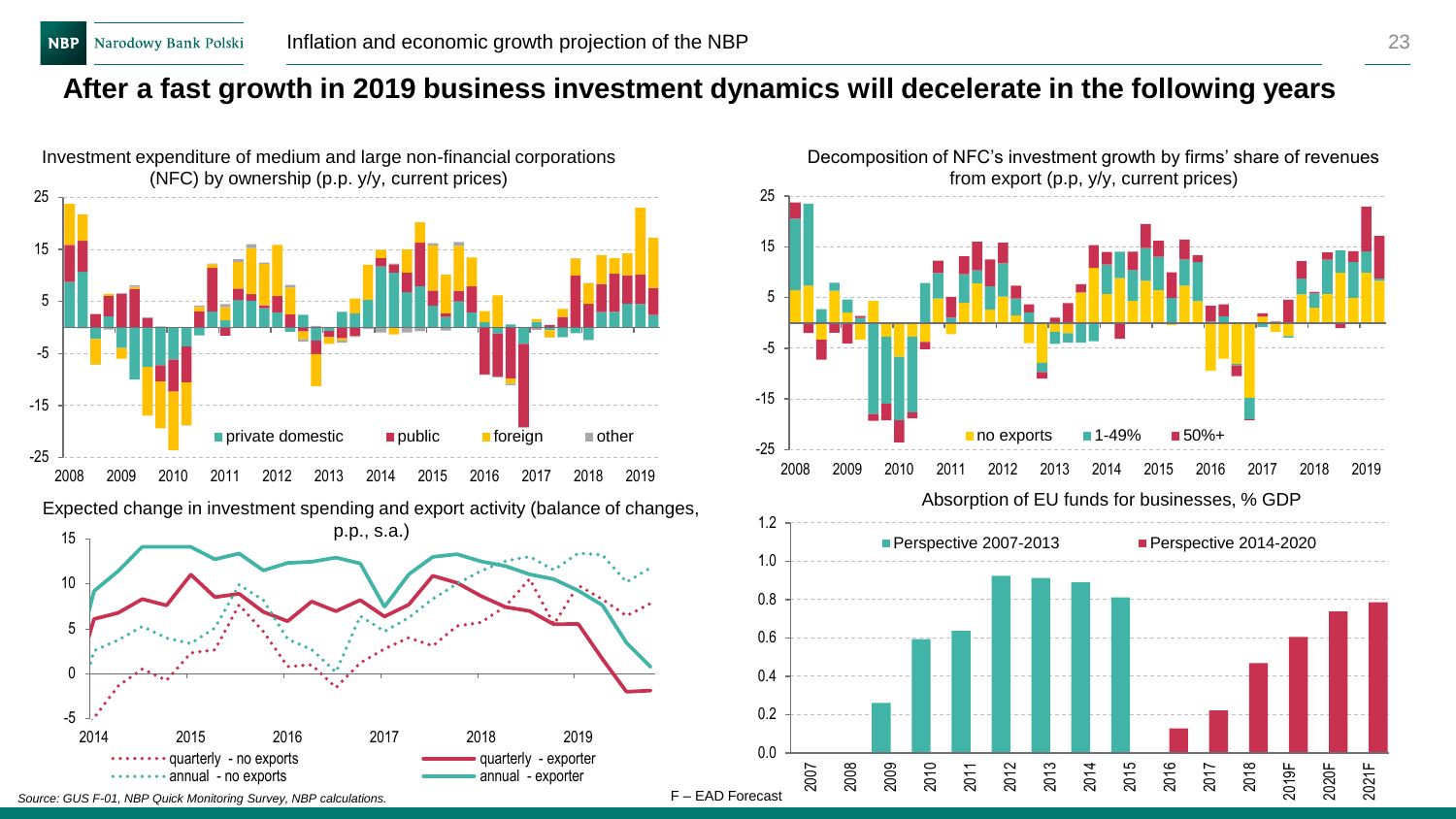Projection 2019 – 2021

■ Economic condtions

#### abroad

- Polish economy
	- GDP
		- Consumption demand
	- Investment demand
	- Foreign trade
	- Inflation

#### Changes between rounds

#### **Uncertainty**

## **Foreign trade**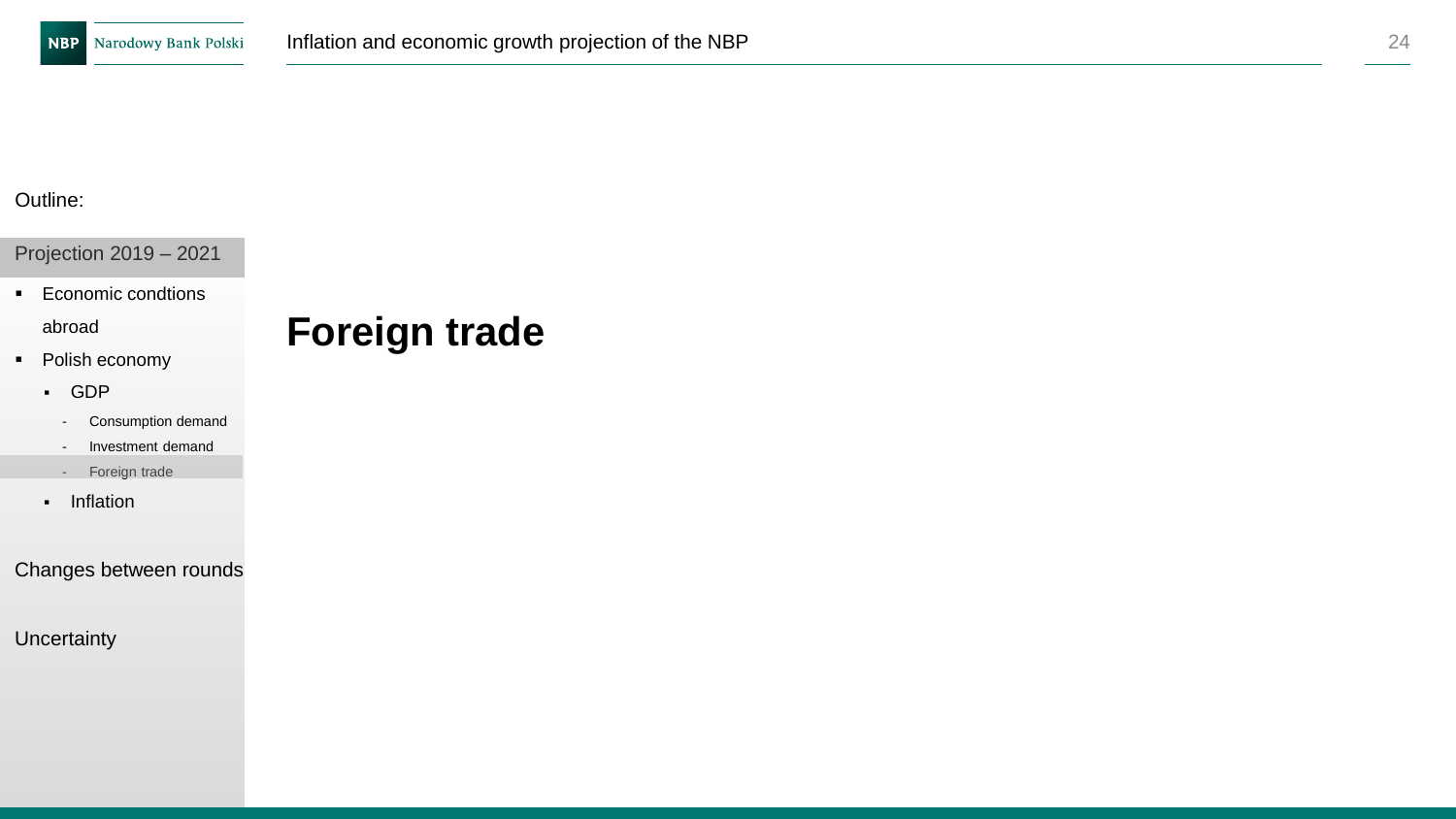## **Negative net exports' contribution to growth in the projection horizon due to the slowdown in the euro area**







**EX consumption** investment

*Source: GUS data, WIOD, NBP calculations.*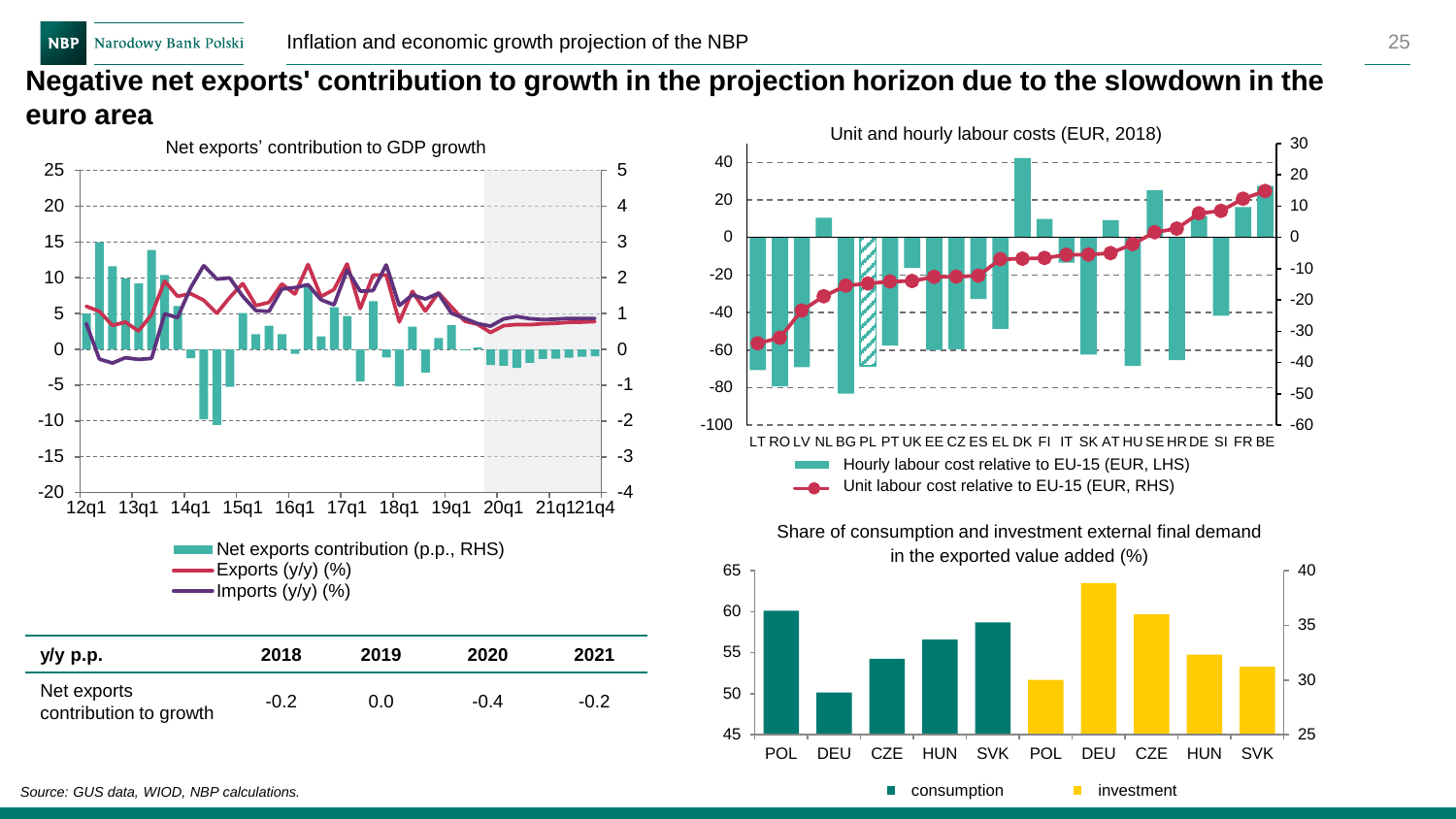## **Still positive current and capital account balance**



-5  $\Omega$ 5 10 15 20 15q1 15q3 16q1 16q3 17q1 17q3 18q1 18q3 19q1 Germany **Construction Construction Construction** other euro area countries Czech Republic **Great Britain** other EU countries and the world

German contribution to the growth of Polish exports - decomposition by product group (p.p.)



Structure of Polish exports classified by direction (current prices,  $y/y$ , % i p.p.)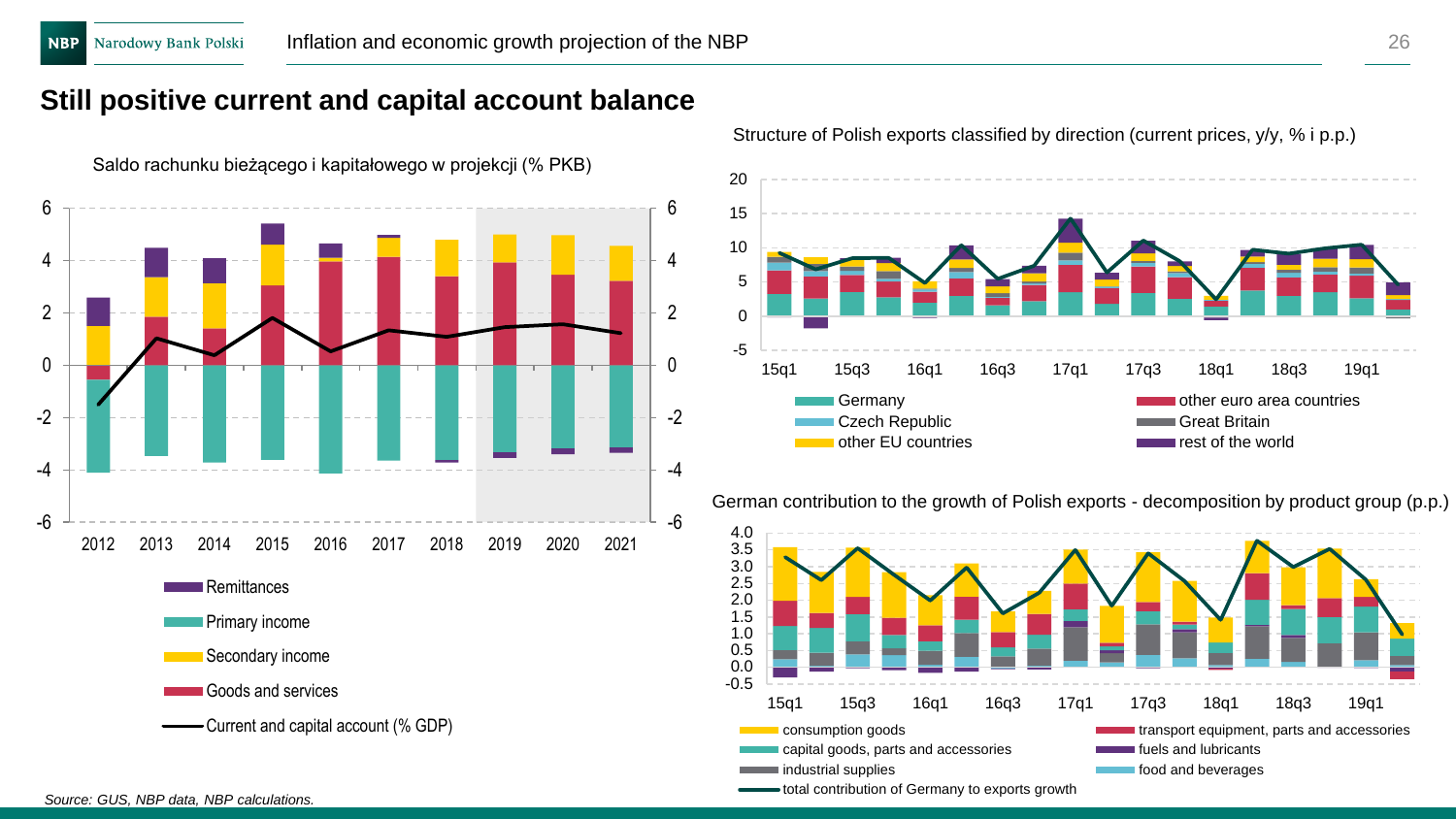Projection 2019 – 2021

■ Economic condtions

abroad

- Polish economy
	- GDP
		- Consumption demand
		- Investment demand
		- Foreign trade
	- Inflation

#### Changes between rounds

**Uncertainty** 

## **Polish economy**

## **Inflation**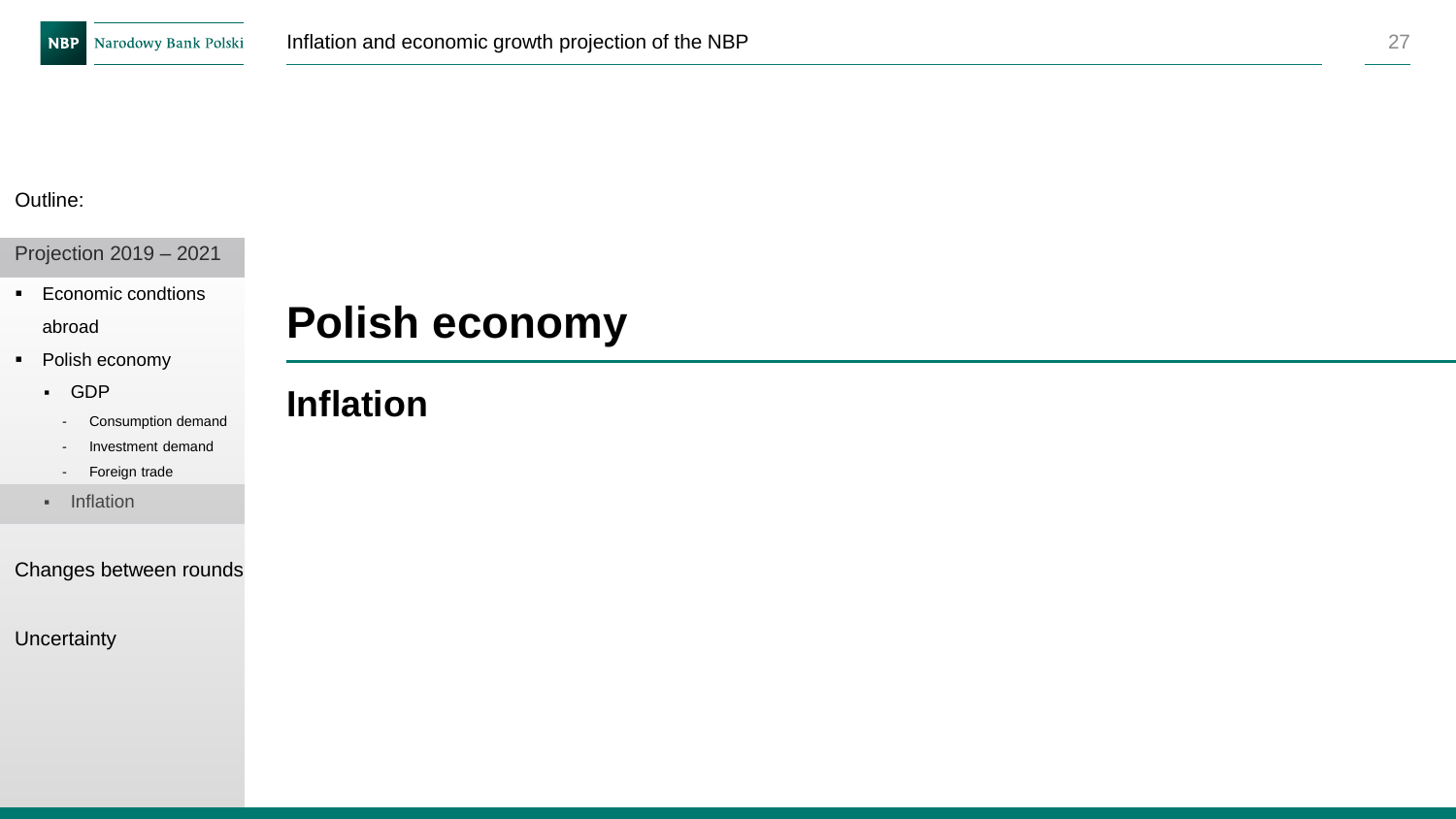## **Increase in inflation in 19Q2 and 19Q3 due to a faster food price growth and a rise of core inflation, caused mainly by hiking prices of services.**

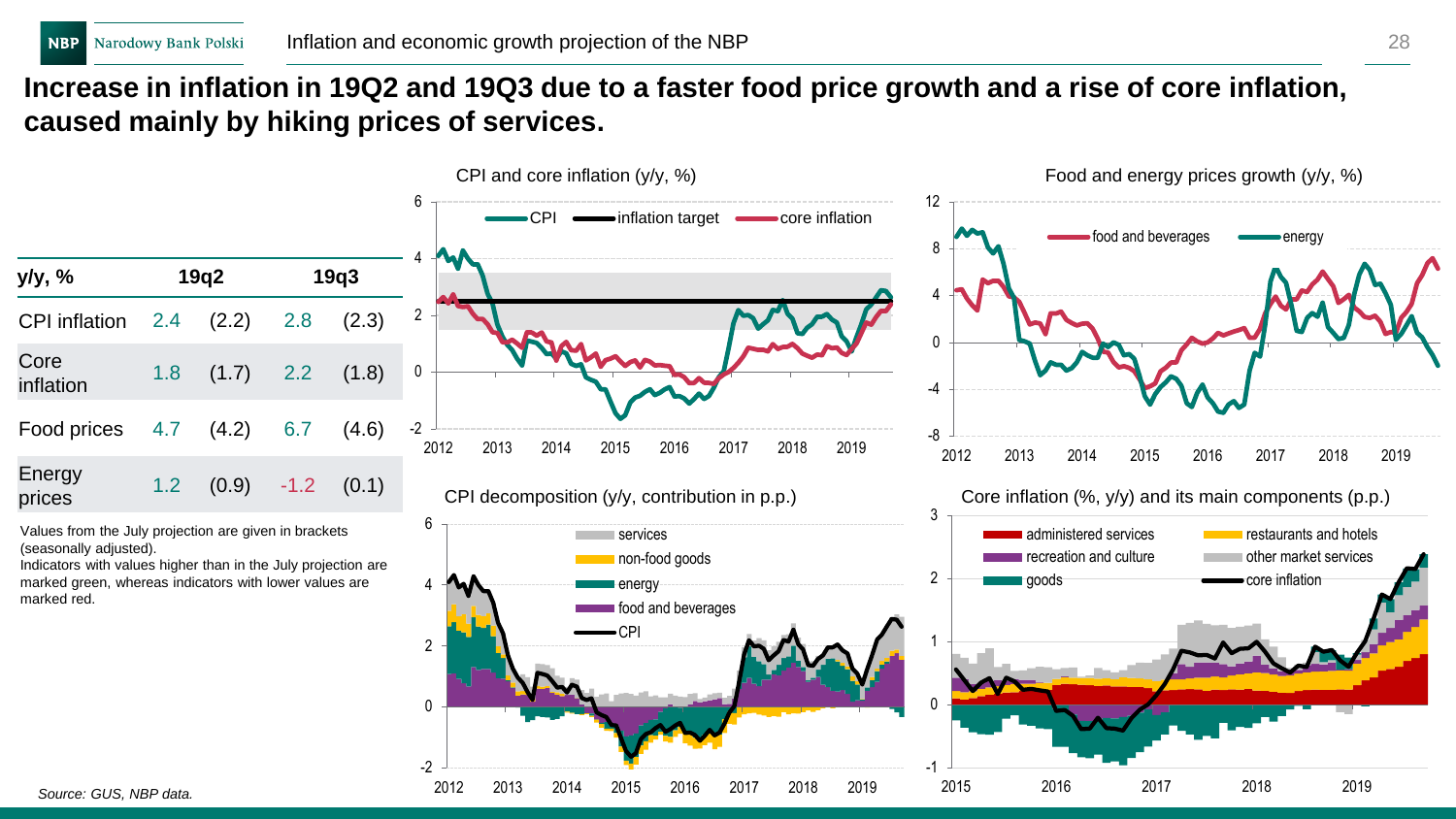### **CPI inflation will be rising up till 20Q1 and will decrease thereafter.**

![](_page_28_Figure_3.jpeg)

- $\hat{U}$  Labour cost growth elevated throughout the projection horizon
- $\hat{U}$  Transitory increase in food prices resulting from supply constraints (higher prices of fruits and vegetables due to the drought, increase in meat and cold meats prices as a result of the ASF epidemic in China)
- $\updownarrow$  Energy prices decline on the international markets in 2019, freezing of electricity prices for end-users
- $\hat{U}$  Increase in electricity prices starting from 2020 on (phased effect of higher production costs and of the increase in wholesale prices, along with still reduced excise tax and the transitional fees)
- $\theta$  Positive effect of the demand pressure will gradually fade away in the wake of expected slowdown of GDP growth
- $\theta$  Low inflation outside the Polish economy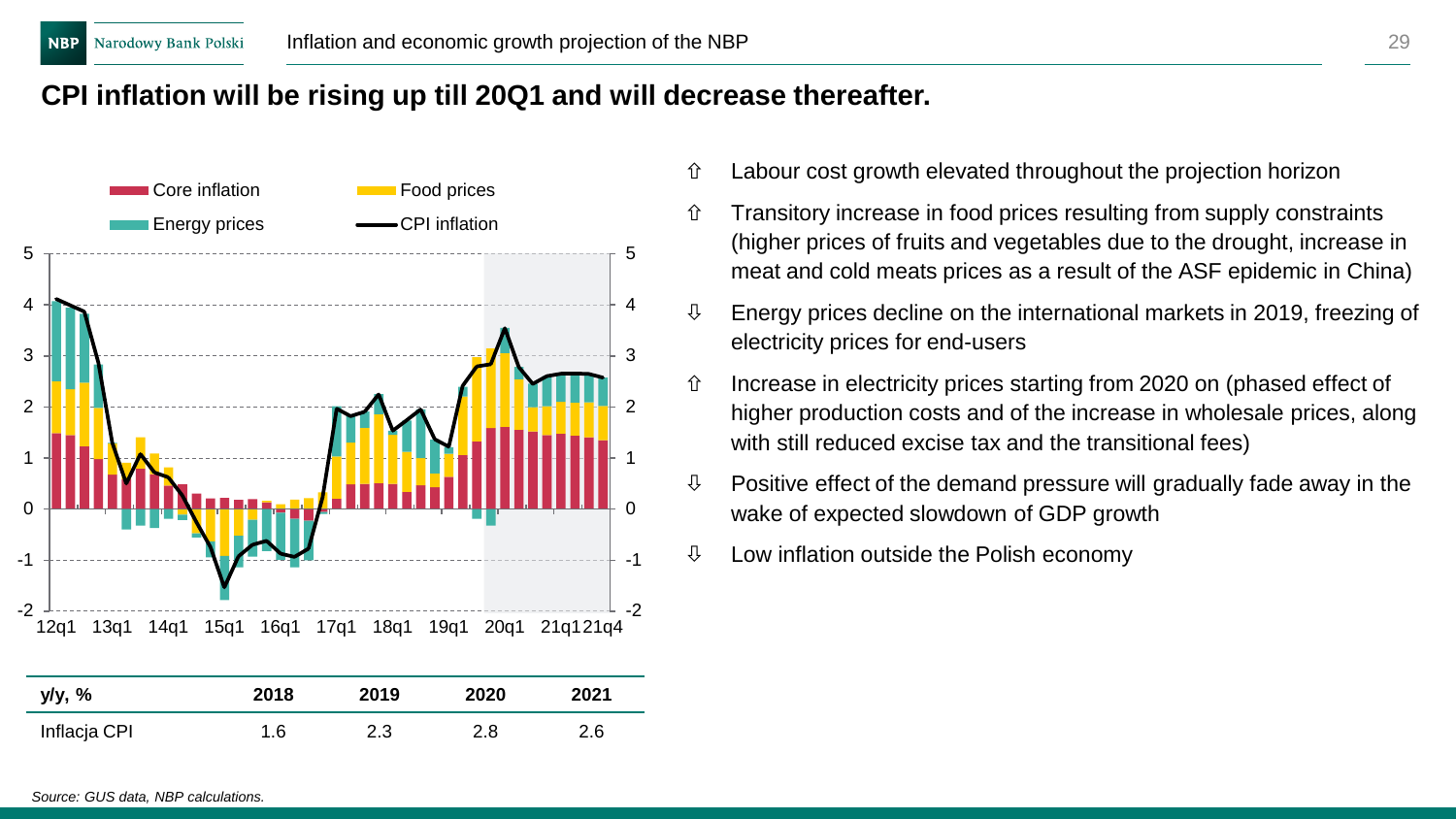### **In 2020-2021 core inflation will be influenced by elevated unit labour costs and a weakening demand pressure.**

![](_page_29_Figure_3.jpeg)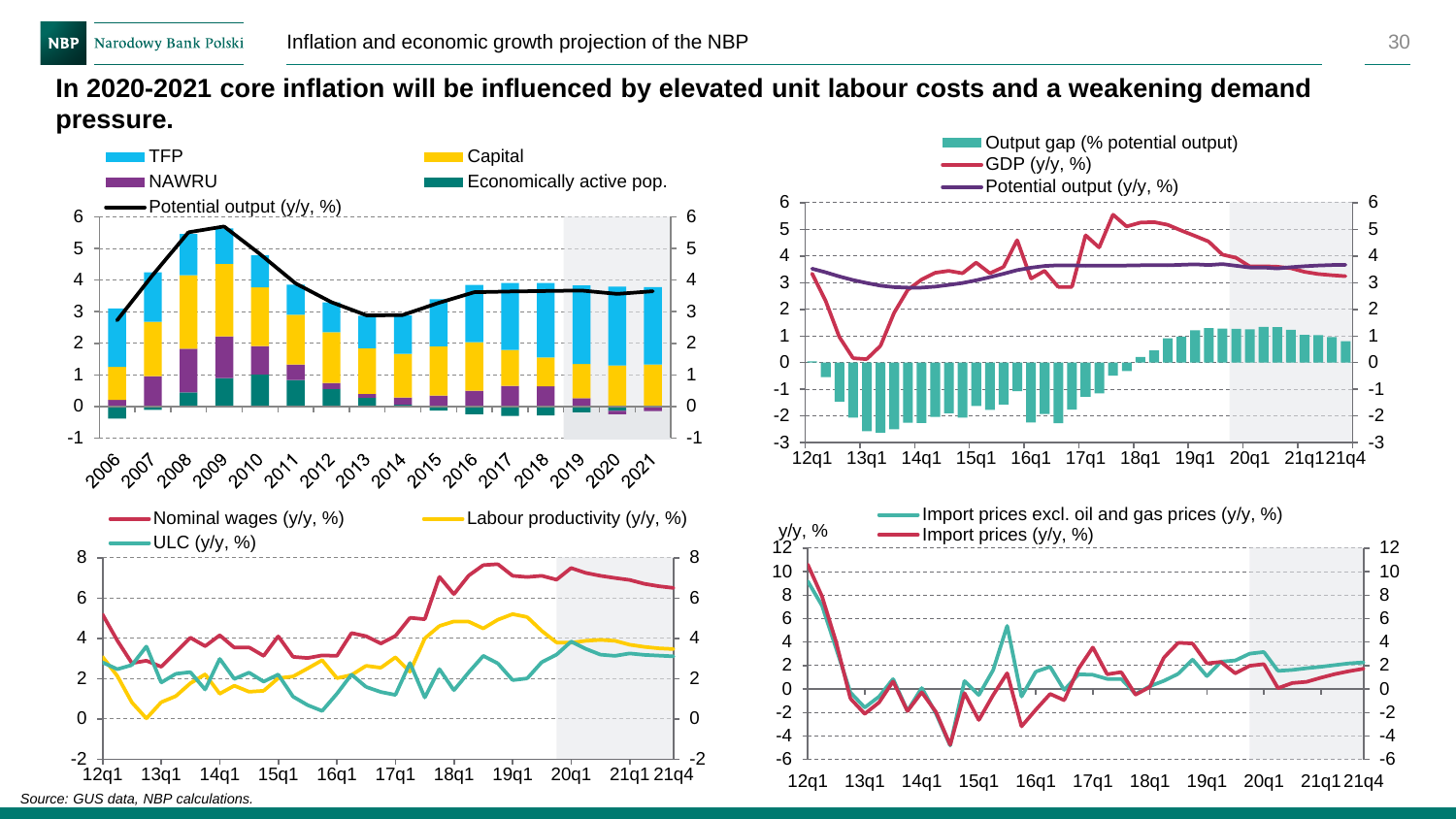### **Stable low inflation in the global economy**

![](_page_30_Figure_3.jpeg)

![](_page_30_Figure_4.jpeg)

*Source: OECD, Datastream, EAD calculations.*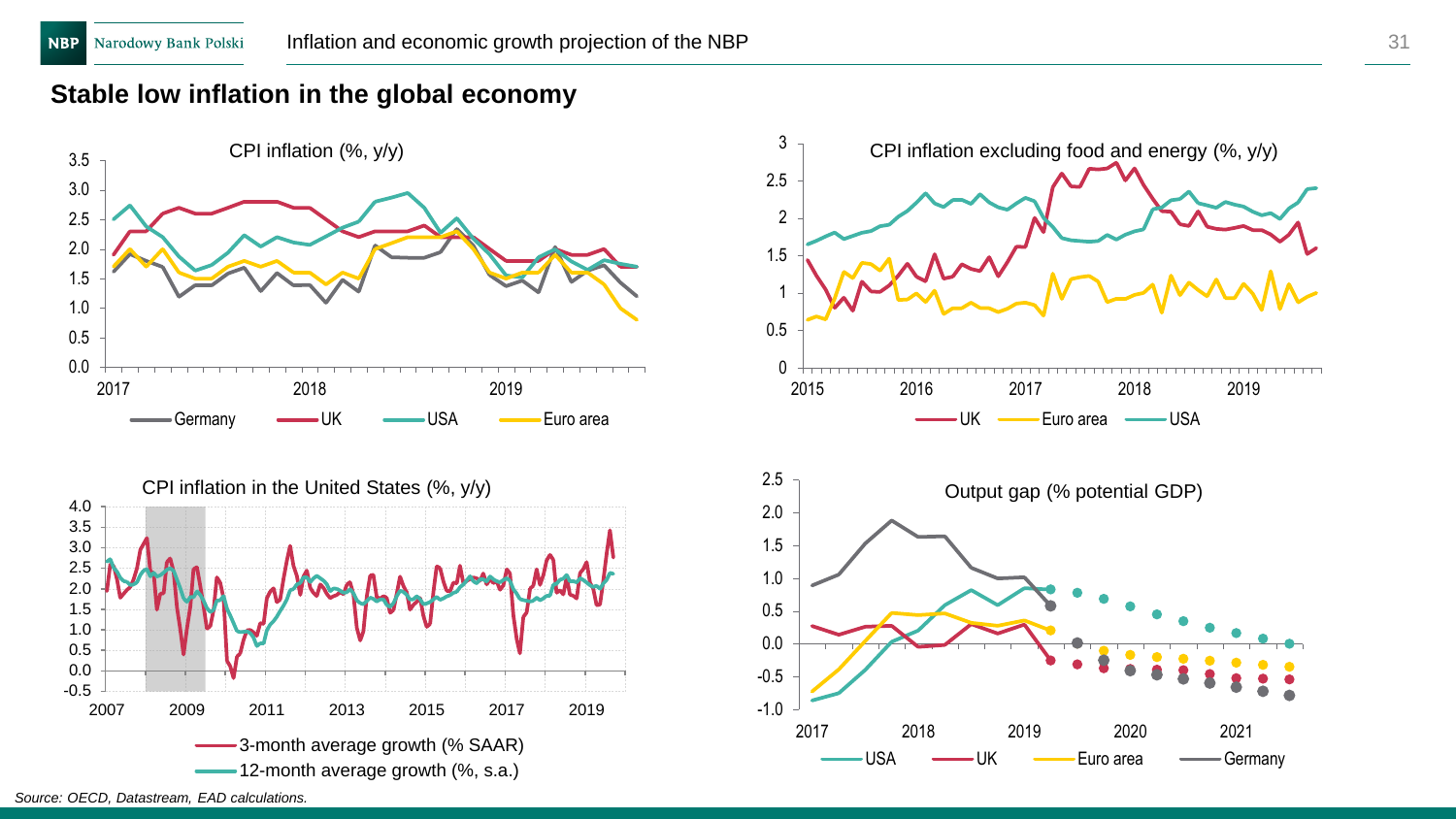## **Expected gradual decline in oil prices following global growth deceleration and increasing oil production in the US**

![](_page_31_Figure_3.jpeg)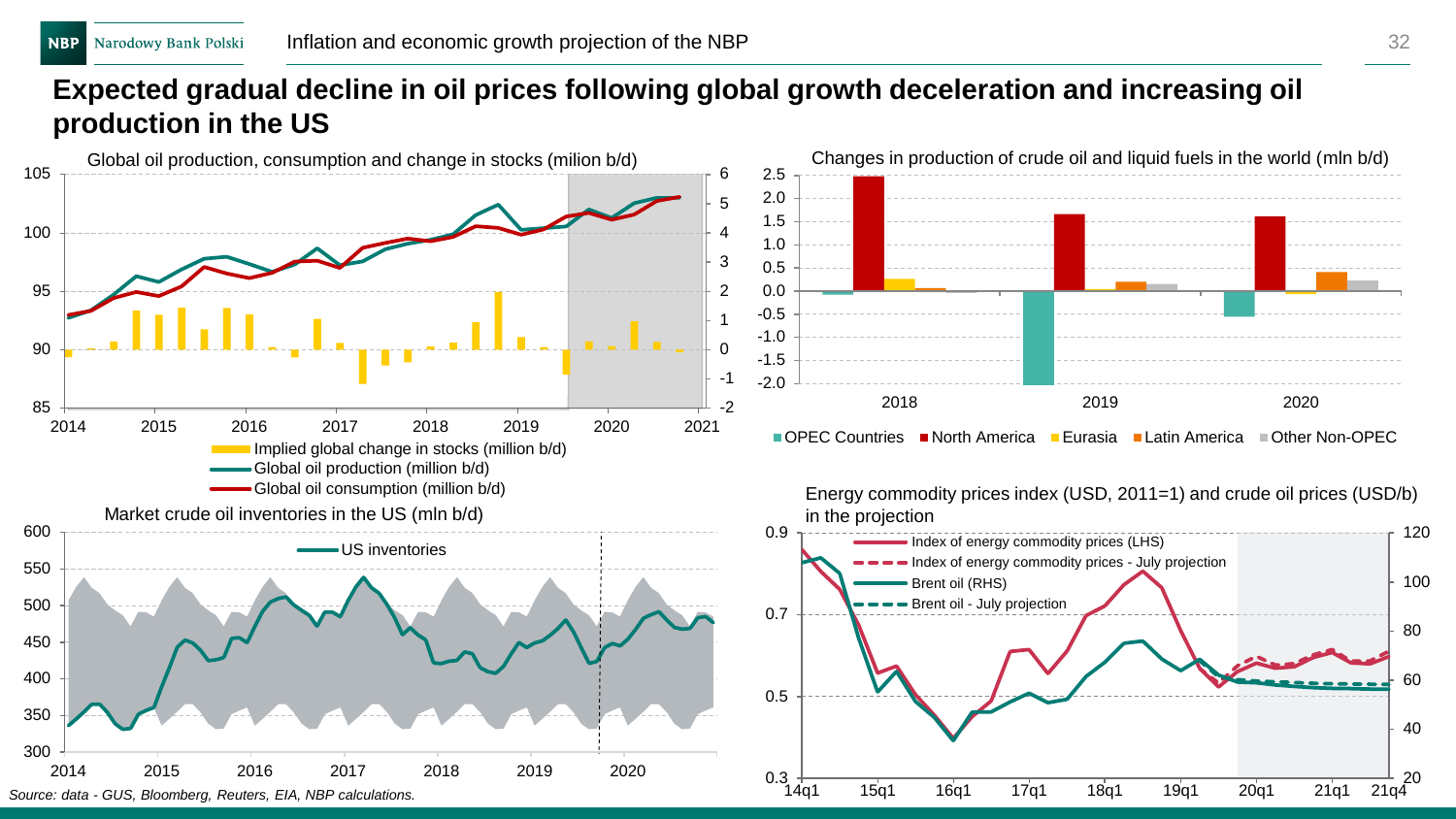#### Projection 2019 – 2021

- Economic condtions abroad
- Polish economy
	- GDP
		- Consumption demand
		- Investment demand
		- Foreign trade
	- Inflation

Changes between rounds

**Uncertainty** 

## **Changes between projection rounds**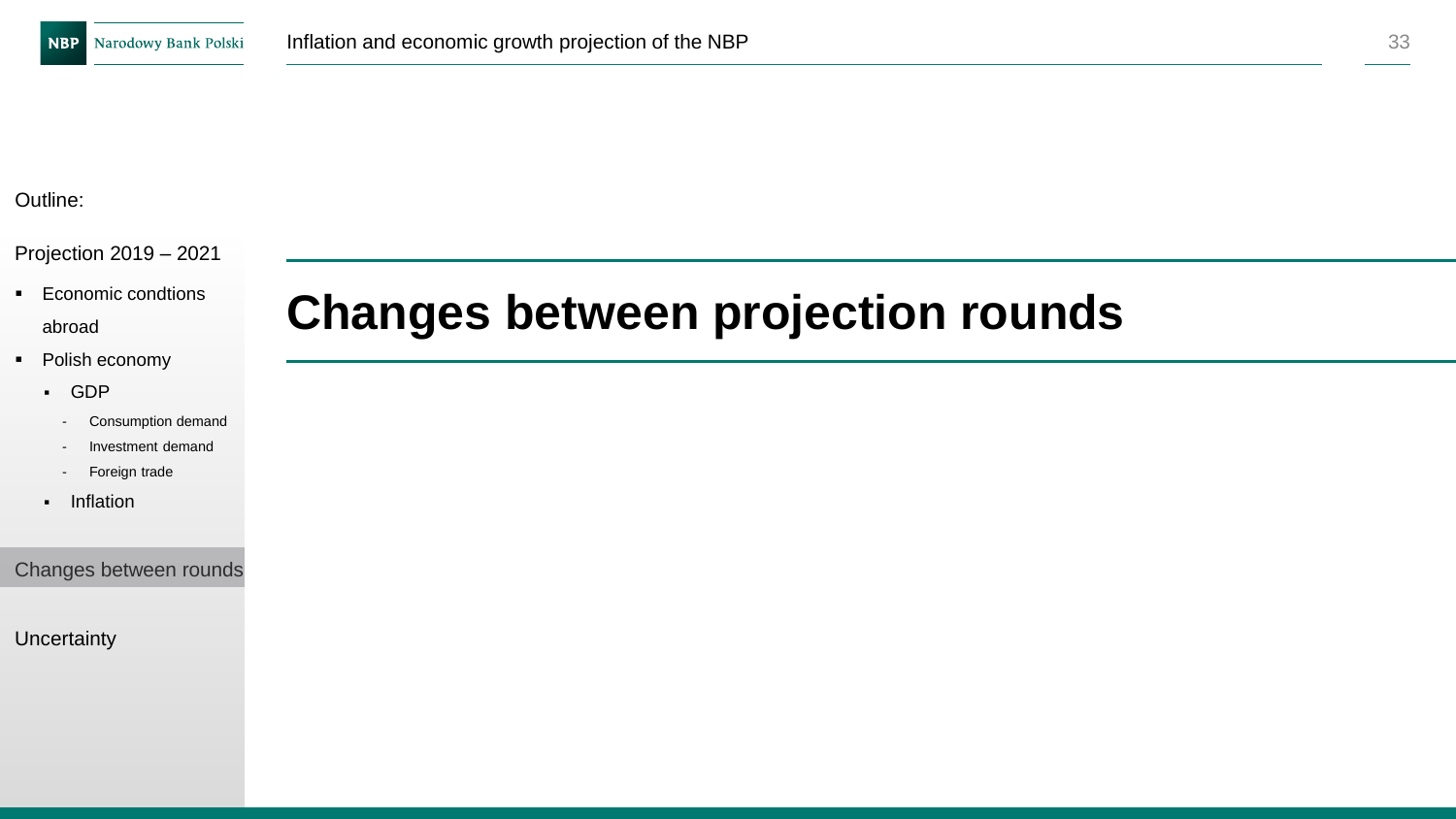## **November GDP projection compared to July projection**

![](_page_33_Figure_3.jpeg)

| GDP $y/y$ , % | 2019 | 2020 | 2021 |
|---------------|------|------|------|
| July 2019     | 4.5  | 4.0  | 3.5  |
| November 2019 | 4.3  | 3.6  | 3.3  |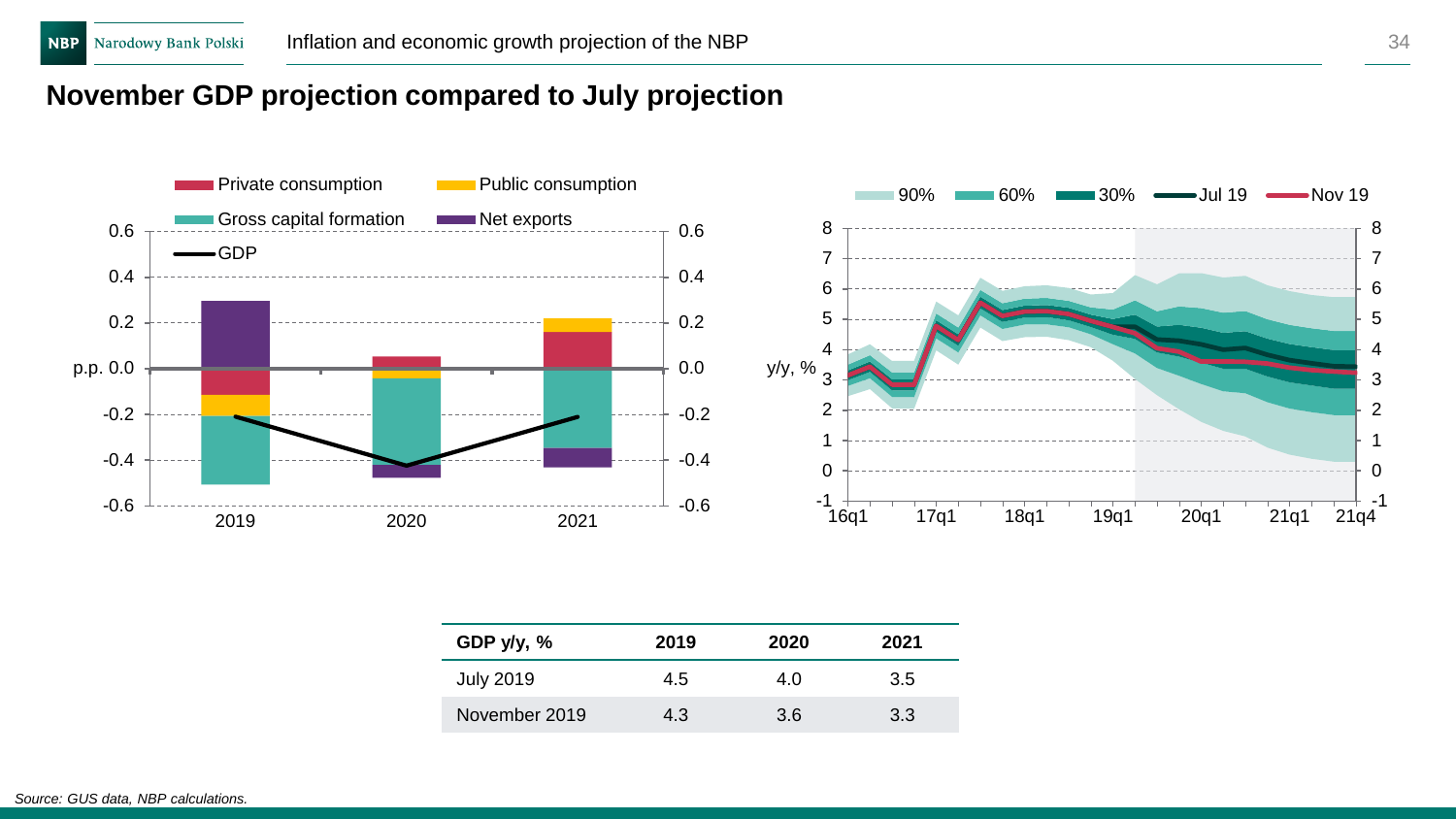### **November CPI projection compared to July projection**

![](_page_34_Figure_4.jpeg)

| CPI $y/y, %$  | 2019 | 2020 | 2021 |
|---------------|------|------|------|
| July 2019     | 2.0  | 2.9  | 2.6  |
| November 2019 | 2.3  | 2.8  | 2.6  |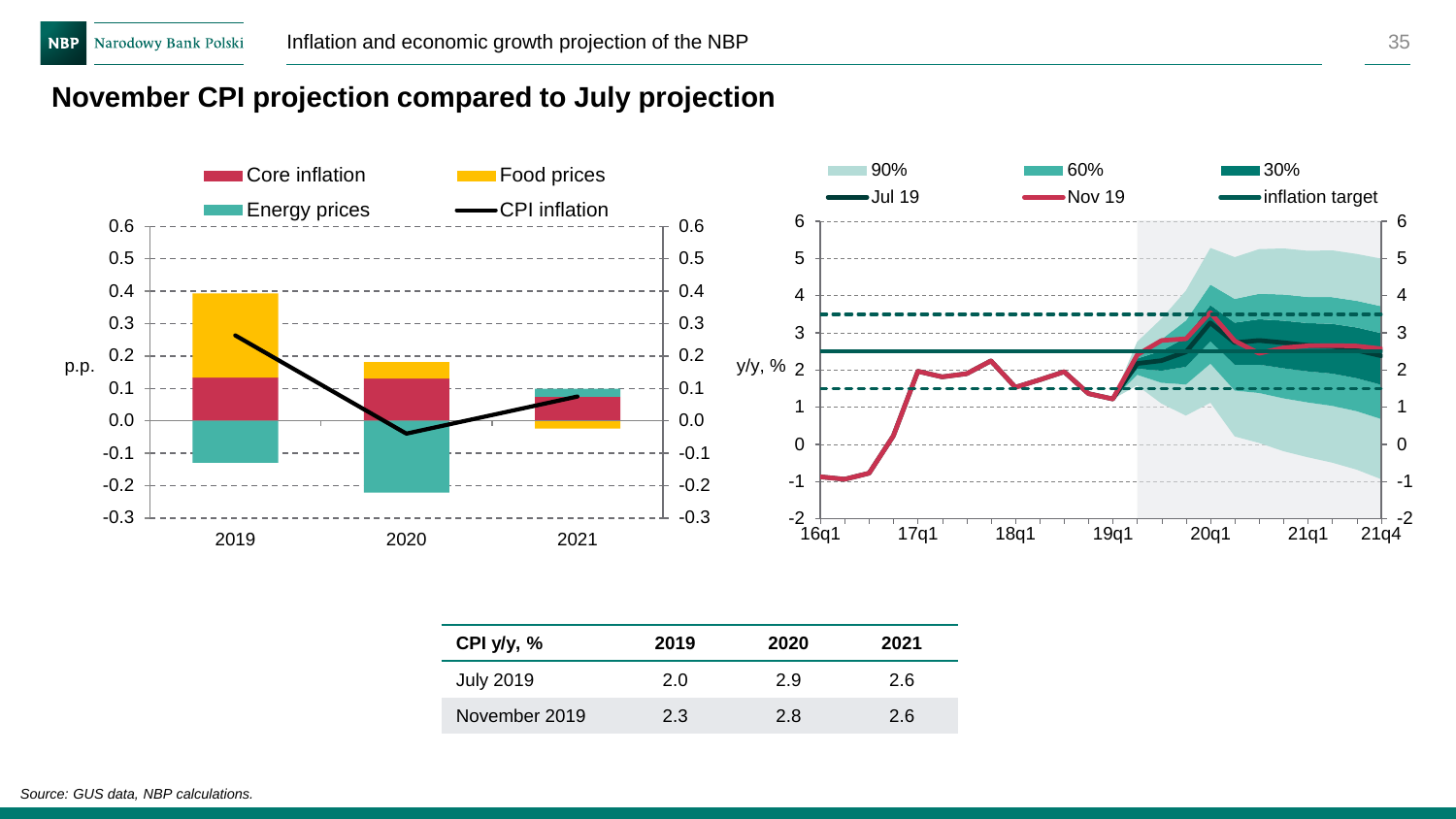#### Projection 2019 – 2021

- Economic condtions abroad
- Polish economy
	- GDP
		- Consumption demand
		- Investment demand
		- Foreign trade
	- Inflation

#### Changes between rounds

**Uncertainty** 

# **Uncertainty**

- Risk factors
- Fan charts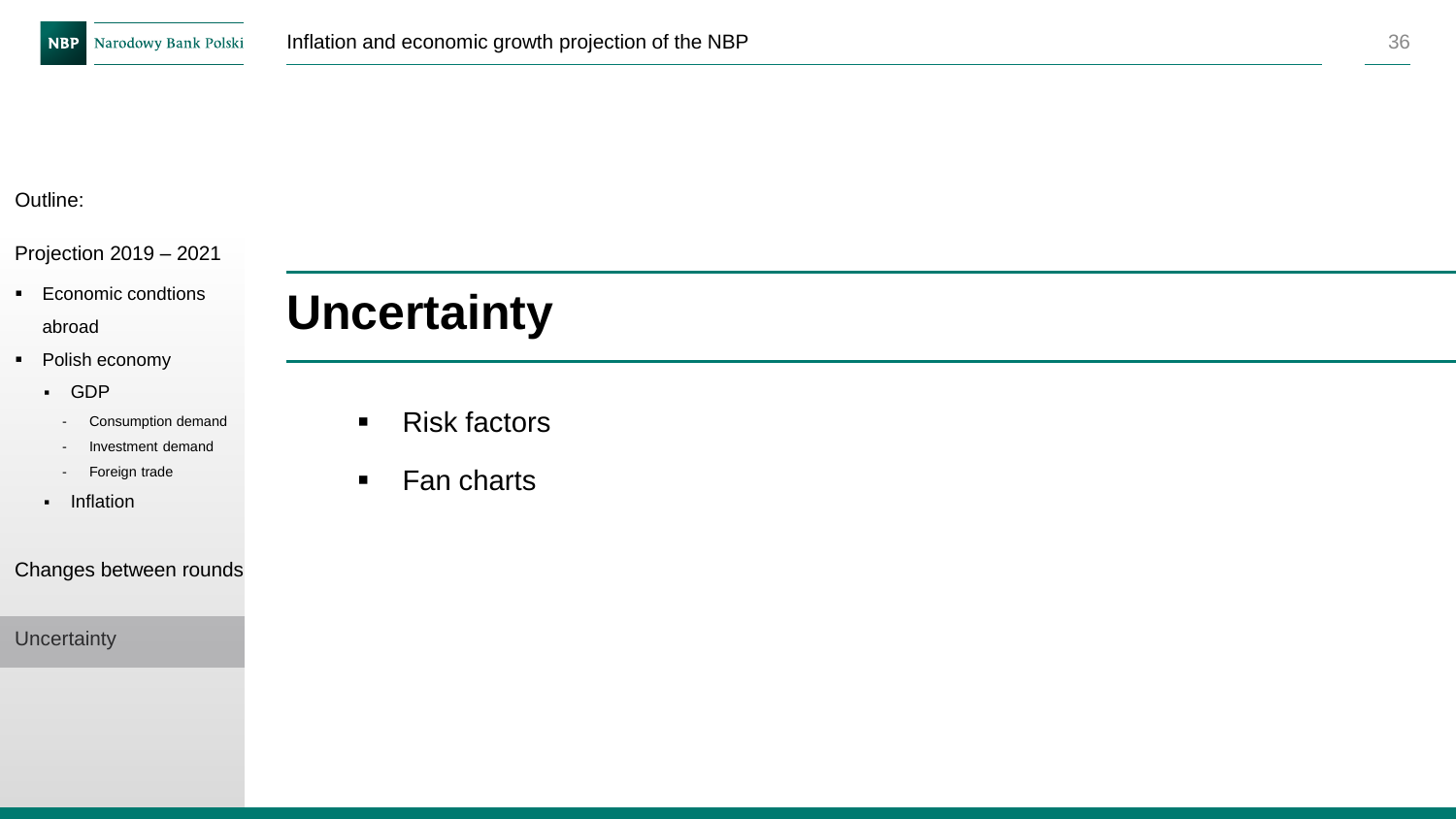**NBP** Narodowy Bank Polski

| Risk area                                                                                                                                                                                                                                                                                                                                                                                                                                                                                                                                                                                                                                                                                                                                                                                                                                                                                                                                                                                                                                                                                                                                                                                                                                                                                                                                                   | <b>Description</b>                                                                                                                                                                                                 | Impact                              | Scale of<br>impact |
|-------------------------------------------------------------------------------------------------------------------------------------------------------------------------------------------------------------------------------------------------------------------------------------------------------------------------------------------------------------------------------------------------------------------------------------------------------------------------------------------------------------------------------------------------------------------------------------------------------------------------------------------------------------------------------------------------------------------------------------------------------------------------------------------------------------------------------------------------------------------------------------------------------------------------------------------------------------------------------------------------------------------------------------------------------------------------------------------------------------------------------------------------------------------------------------------------------------------------------------------------------------------------------------------------------------------------------------------------------------|--------------------------------------------------------------------------------------------------------------------------------------------------------------------------------------------------------------------|-------------------------------------|--------------------|
|                                                                                                                                                                                                                                                                                                                                                                                                                                                                                                                                                                                                                                                                                                                                                                                                                                                                                                                                                                                                                                                                                                                                                                                                                                                                                                                                                             | Escalation of current trade disputes leading to larger disturbances in the global trade, deterioration of<br>economic conditions, elevated uncertainty and tensions in the financial markets.                      |                                     |                    |
| Decline in economic growth in the euro area as a consequence of the imposition by the US of duties on<br>л.<br>cars produced in the EU (crisis in the automotive industry and deterioration of economic activity in other<br>export-oriented industries).<br>Deterioration in the<br>Potential spill-over of weak economic conditions from American and German industry to other economic<br>global economic<br>sectors.<br>outlook<br>Lower economic growth in the United States resulting from a bigger drop in equity prices on american<br>stock exchange.<br>and the EU)<br>Easing of trade tensions, where both sides of the conflict lower the existing tariffs and refrain from<br>imposing further measures.<br>Better global<br>assumed in the baseline scenario of the projection.<br>economic conditions<br>More expansionary fiscal policy in several european countries.<br>л.<br>The effects of monetary easing by Fed and ECB more favourable than assumed in the November<br>projection.<br>Demand and supply disruptions on the global markets of oil and other energy commodities.<br>л.<br>Impact of the energy<br>Regulatory changes on the domestic electricity market.<br>٠<br>sector on inflation in<br>Scale and timing of the impact of the increase in wholesale electricity prices on the tariffs for end users.<br>٠<br>Poland |                                                                                                                                                                                                                    |                                     |                    |
|                                                                                                                                                                                                                                                                                                                                                                                                                                                                                                                                                                                                                                                                                                                                                                                                                                                                                                                                                                                                                                                                                                                                                                                                                                                                                                                                                             |                                                                                                                                                                                                                    | Inflation $\overline{\psi}\psi$     |                    |
|                                                                                                                                                                                                                                                                                                                                                                                                                                                                                                                                                                                                                                                                                                                                                                                                                                                                                                                                                                                                                                                                                                                                                                                                                                                                                                                                                             |                                                                                                                                                                                                                    | <b>PKB <math>\theta \psi</math></b> |                    |
|                                                                                                                                                                                                                                                                                                                                                                                                                                                                                                                                                                                                                                                                                                                                                                                                                                                                                                                                                                                                                                                                                                                                                                                                                                                                                                                                                             | The United Kingdom's withdrawal from the European Union without prior agreement on the terms of future<br>cooperation - so called no-deal brexit (increase in uncertainty and lower economic growth both in the UK |                                     |                    |
|                                                                                                                                                                                                                                                                                                                                                                                                                                                                                                                                                                                                                                                                                                                                                                                                                                                                                                                                                                                                                                                                                                                                                                                                                                                                                                                                                             |                                                                                                                                                                                                                    |                                     |                    |
|                                                                                                                                                                                                                                                                                                                                                                                                                                                                                                                                                                                                                                                                                                                                                                                                                                                                                                                                                                                                                                                                                                                                                                                                                                                                                                                                                             | With no further conflict escalation, the recovery of global economic conditions could happen faster than it is                                                                                                     | Inflation $\hat{\pi}$               |                    |
|                                                                                                                                                                                                                                                                                                                                                                                                                                                                                                                                                                                                                                                                                                                                                                                                                                                                                                                                                                                                                                                                                                                                                                                                                                                                                                                                                             |                                                                                                                                                                                                                    | PKB 介                               |                    |
|                                                                                                                                                                                                                                                                                                                                                                                                                                                                                                                                                                                                                                                                                                                                                                                                                                                                                                                                                                                                                                                                                                                                                                                                                                                                                                                                                             |                                                                                                                                                                                                                    |                                     |                    |
|                                                                                                                                                                                                                                                                                                                                                                                                                                                                                                                                                                                                                                                                                                                                                                                                                                                                                                                                                                                                                                                                                                                                                                                                                                                                                                                                                             |                                                                                                                                                                                                                    |                                     |                    |
|                                                                                                                                                                                                                                                                                                                                                                                                                                                                                                                                                                                                                                                                                                                                                                                                                                                                                                                                                                                                                                                                                                                                                                                                                                                                                                                                                             |                                                                                                                                                                                                                    | <b>Inflation</b> ൂ                  |                    |
|                                                                                                                                                                                                                                                                                                                                                                                                                                                                                                                                                                                                                                                                                                                                                                                                                                                                                                                                                                                                                                                                                                                                                                                                                                                                                                                                                             |                                                                                                                                                                                                                    | $PKB$ $\hat{v}$                     |                    |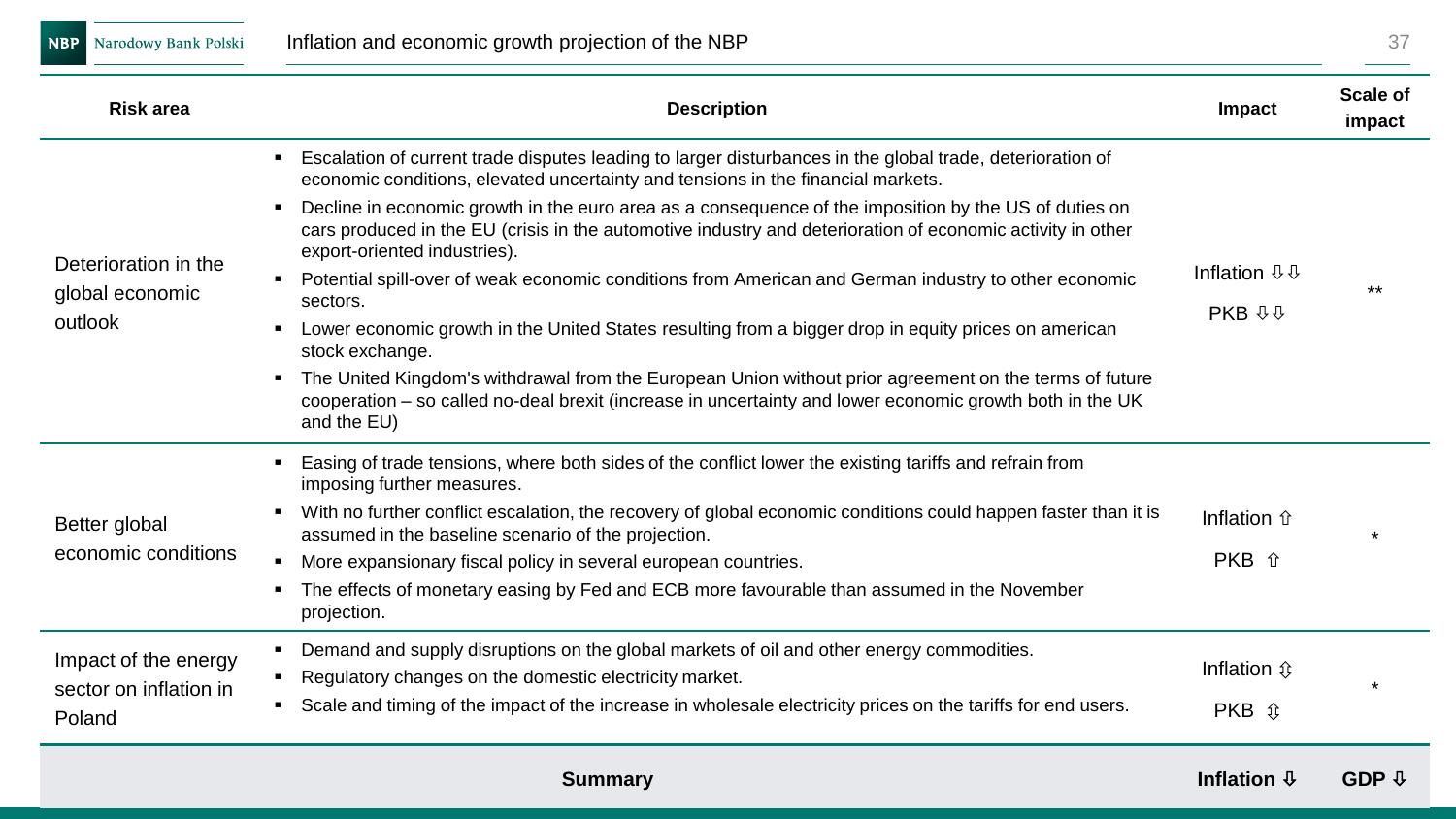CPI inflation y/y, %

![](_page_37_Figure_4.jpeg)

| <b>CPI</b><br>y/y, % | below<br>1.5% | below<br>2.5% | below<br>3.5% | below<br>centr.<br>path | within<br>1.5-3.5%<br>range | <b>CPI</b><br>y/y, % | central<br>path |     | 50% probability<br>interval | GDP<br>y/y, % | central<br>path |     | 50% probability<br>interval |  |     |      |      |     |     |     |      |     |     |     |
|----------------------|---------------|---------------|---------------|-------------------------|-----------------------------|----------------------|-----------------|-----|-----------------------------|---------------|-----------------|-----|-----------------------------|--|-----|------|------|-----|-----|-----|------|-----|-----|-----|
| 0%<br>2019           | 97%           |               |               |                         |                             | 100%                 |                 |     |                             |               |                 |     |                             |  | 50% | 100% | 2019 | 2.3 | 2.2 | 2.4 | 2019 | 4.3 | 3.9 | 4.7 |
| 2020                 | 12%           | 39%           | 73%           | 51%                     | 61%                         | 2020                 | 2.8             | 2.1 | 3.6                         | 2020          | 3.6             | 2.7 | 4.4                         |  |     |      |      |     |     |     |      |     |     |     |
| 2021                 | 25%           | 50%           | 75%           | 53%                     | 49%                         | 2021                 | 2.6             | 1.6 | 3.6                         | 2021          | 3.3             | 2.3 | 4.2                         |  |     |      |      |     |     |     |      |     |     |     |

*Source: GUS data, NBP calculations.*